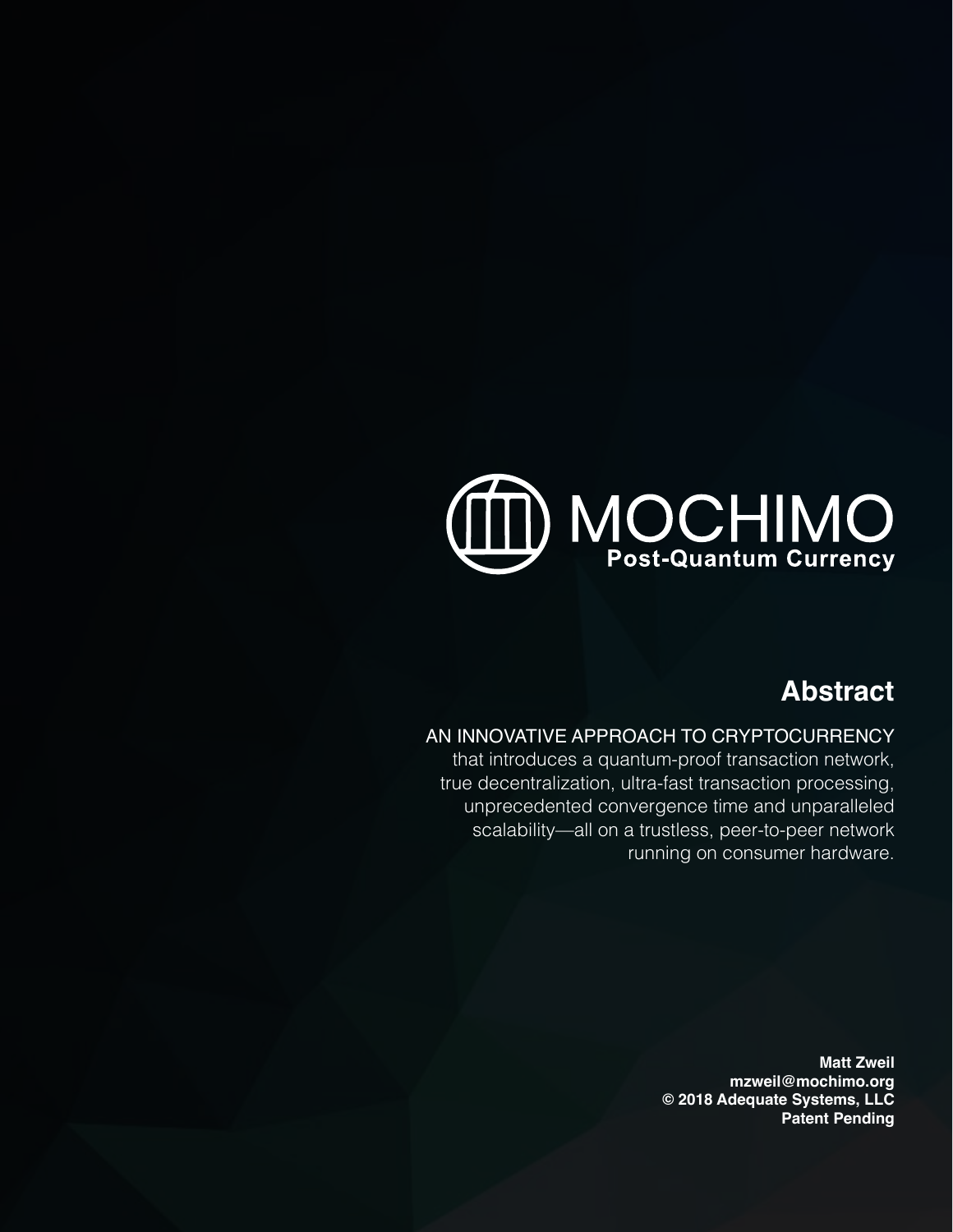## **TABLE OF CONTENTS**

| <b>FOREWORD &amp; ACKNOWLEDGEMENTS</b>                         | $\mathbf{3}$   |
|----------------------------------------------------------------|----------------|
| <b>EXECUTIVE SUMMARY</b>                                       | 4              |
| <b>MOCHIMO PROTOCOL DESIGN PRINCIPLES</b>                      | 6              |
| 3.1 AUTONOMOUS DECENTRALIZATION                                | $\overline{7}$ |
| 3.2 THE SELF-HEALING LEDGER                                    | 8              |
| 3.3 EGALITARIAN MINING INCLUSION                               | 9              |
| <b>MOCHIMO DESIGN SOLVES MANY ISSUES</b>                       | 10             |
| 4.1 THE THREAT OF OUANTUM COMPUTERS                            | 10             |
| 4.2 LONG TERM SOLUTION TO NETWORK SCALABILITY                  | 11             |
| 4.3 REINVENTING TRANSACTION FEES TO ENSURE F.I.F.O. PROCESSING | 13             |
| 4.4 TRANSACTION THROUGHPUT AND SECURITY                        | 13             |
| <b>TECHNICAL OVERVIEW OF KEY FEATURES</b>                      | 15             |
| 5.1 CONNECTION MANAGEMENT USING THE RANDOM NETWORK MODEL       | 15             |
| 5.2 TRANSACTION MIRRORING                                      | 17             |
| 5.3 THREE-WAY HANDSHAKE                                        | 18             |
| 5.4 RAPID SERVER INITIALIZATION                                | 19             |
| 5.5 THE TECH BEHIND CHAINCRUNCH™                               | 21             |
| 5.6 CONSENSUS ALGORITHM                                        | 23             |
| 5.7 CONTENTION ALGORITHM                                       | 25             |
| <b>NOTABLE CURRENCY STATISTICS</b>                             | 27             |
| <b>KEY REFERENCES</b>                                          | 28             |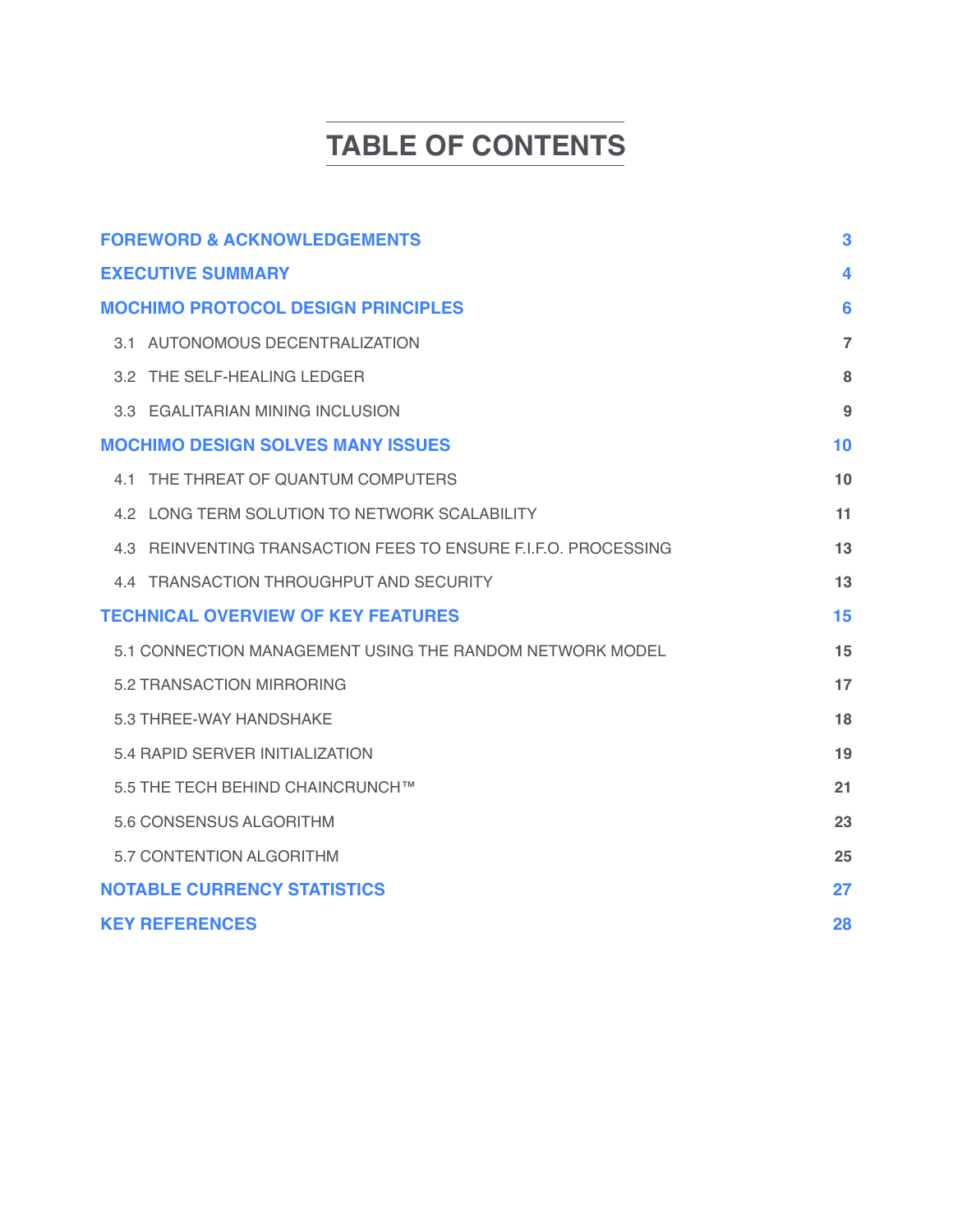<span id="page-2-0"></span>**WHEN THE MOCHIMO DEV TEAM BEGAN OUR WORK** in the summer of 2017, we agreed to refrain from publishing a white paper until the system had a working product. Today we not only have a currency, \$MCM, but a licensable, robust suite of algorithms that allow anyone to build a next generation currency atop a resilient protocol that ensures longevity, immutability and decentralization.

Contained herein is a description of the Mochimo Cryptocurrency Engine **as it is today**. These are not future plans but actual documentation of how we have already resolved many of the crucial issues plaguing cryptocurrencies today. We have implemented a series of innovative methodologies, AI and disruptive algorithms that we collectively term the **Mochimo Protocol**.

The MCM project owes a great debt of gratitude to Dr. Andreas Hülsing and Daniel Bernstein for their pioneering work in the area of post-quantum cryptography. To Hülsing, specifically, we owe thanks for vetting our cryptographic code. Additional thanks and recognition go to Albert-Laszlo Barabasi for his contributions to the field of Random Networks. His work has also influenced the underlying mechanics of our contention-resolution and distribution network. Finally, to Satoshi Nakamoto, the father of Bitcoin, whomever and wherever you are: we thank you for your vision of a decentralized currency. We are proud to be carrying your work forward to create a currency that is truly scalable and sustainable.

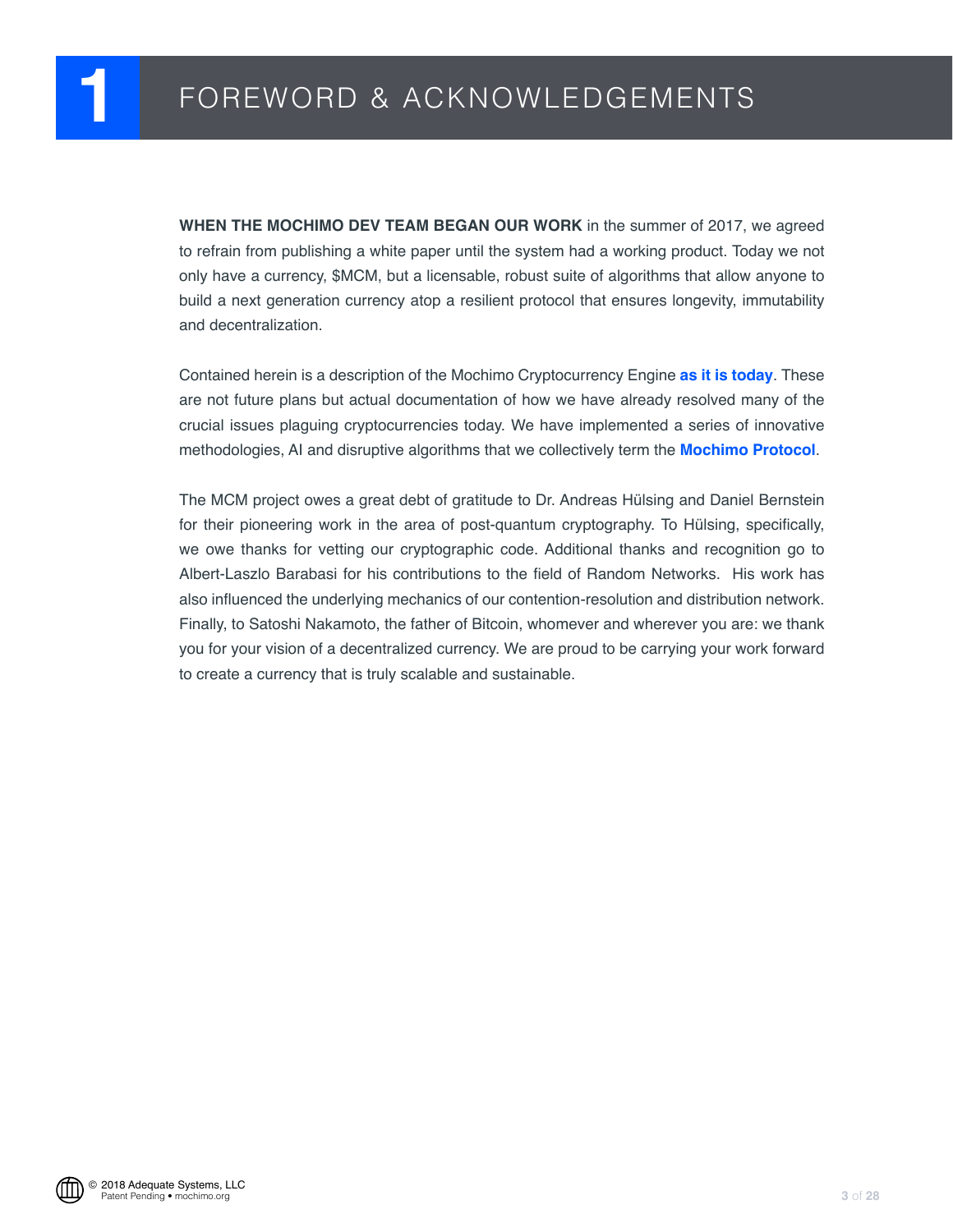<span id="page-3-0"></span>**MOCHIMO [\$MCM] IS A THIRD-GENERATION CRYPTOCURRENCY** and transaction network architected from the ground up to avoid known issues and deficiencies in existing blockchain systems. Mochimo was coded from a blank page to combine best-in-class features into one crypto ecosystem that is also future proofed through post-quantum cryptographic algorithms. As part of this protocol, the currency employs a randomized peer-to-peer network, a new consensus algorithm, and a unique proof-of-work mining technology. These pieces work together to produce a trustless, distributed ledger.

Most importantly, the various algorithms developed for the Mochimo currency include multiple innovations and features that provide an already working solution to some of the most critical problems plaguing existing and newer blockchains today.

Here is a short list of some of our innovations:

#### **1. ChainCrunch™ Technology**

Proprietary technology that reduces the total size of the blockchain ensuring its ability to scale and process large number of transactions (scaling from existing 1K TPS to 20K TPS within 6.75 years); short-term and long-term scaling is not a problem for Mochimo.

#### **2. Trigg's Algorithm**

Proprietary proof-of-work algorithm that ensures FIFO transaction processing with a fixed transaction fee. Mining will stay viable for all levels of miners indefinitely.

#### **3. The Mochimo Consensus Mechanism**

A new system built on top of the Random Networks model that allows for high-speed convergence, orphaned chain pruning, and a mathematically provable consensus that is superior to the consensus-by-rumor model of many cryptocurrencies.

#### **4. Quantum Resistant Security**

By deploying WOTS+, vetted by the EU funded PQCRYPTO research organization, to secure Mochimo addresses, and by basing the entire MCM Protocol upon quantum secure algorithms, the Mochimo development team has resolved a crucial issue that will eventually cause ECDSA-based protocols like Bitcoin, Ethereum and all ERC-20 tokens to become functionally insecure and inoperable as either a transaction network or store-of-value.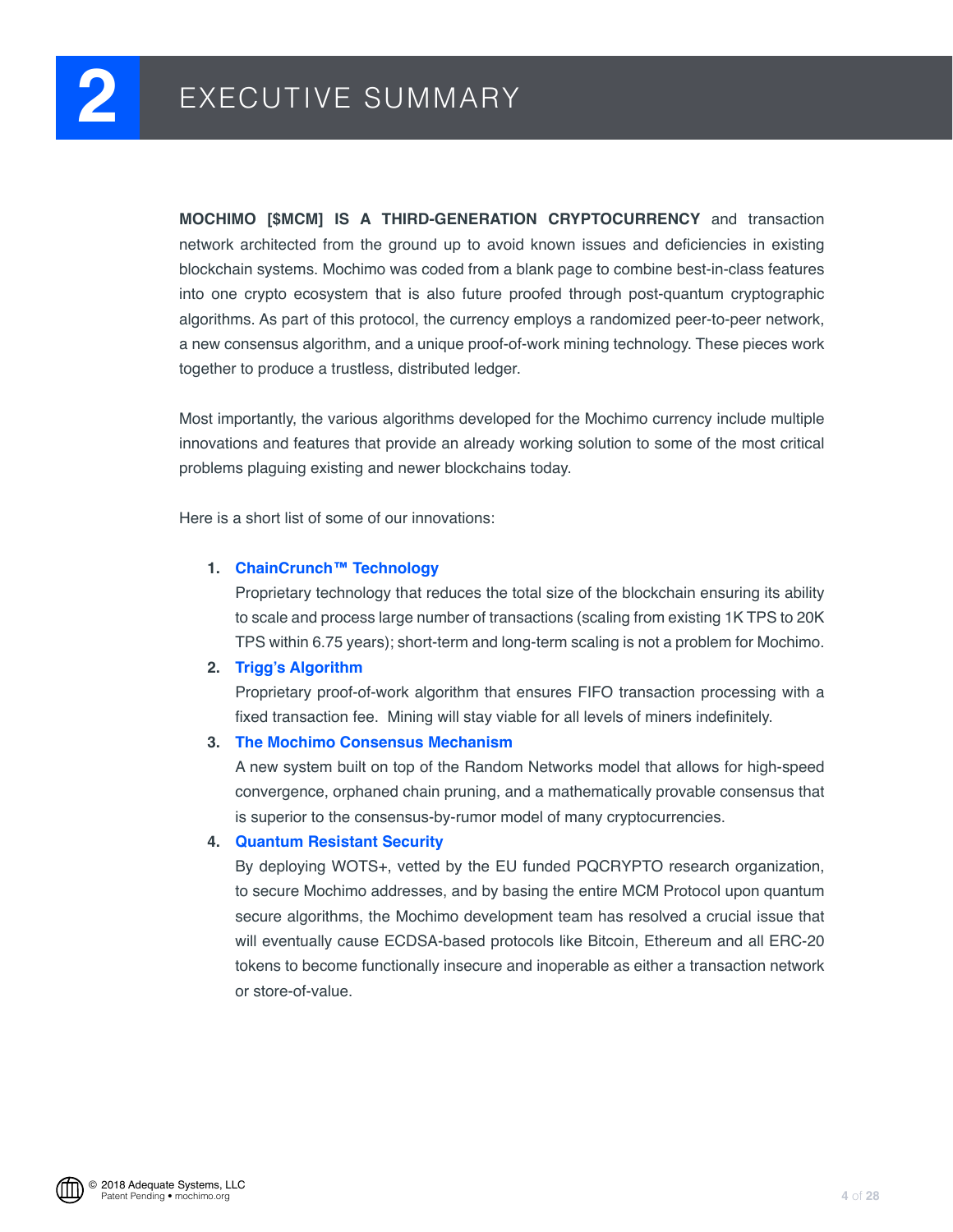#### **5. Fair Distribution Model**

Minimal premine for the dev team, absence of an ICO, self-regulating and constant mining difficulty, and the insurance of a slowly decreasing block rewards are all built in deterrents to ensure a fair distribution of MCM and maintain accessibility to "late" adopters.

The Mochimo development team is led by system architect Matt Zweil, an expert network architect who has designed and deployed some of the most ambitious projects in the areas of Transaction Networking, Datacenter Design, and Service Provider Networking in the industry. Mochimo's lead developer is Trigg, a master C programmer and an AI researcher who has been developing innovative systems since the late 70's. Together they have created the MCM Protocol and the ChainCrunch™Technology. With the support of the broader Mochimo development team, Matt and Trigg have achieved a working protocol that is the substance of this paper.

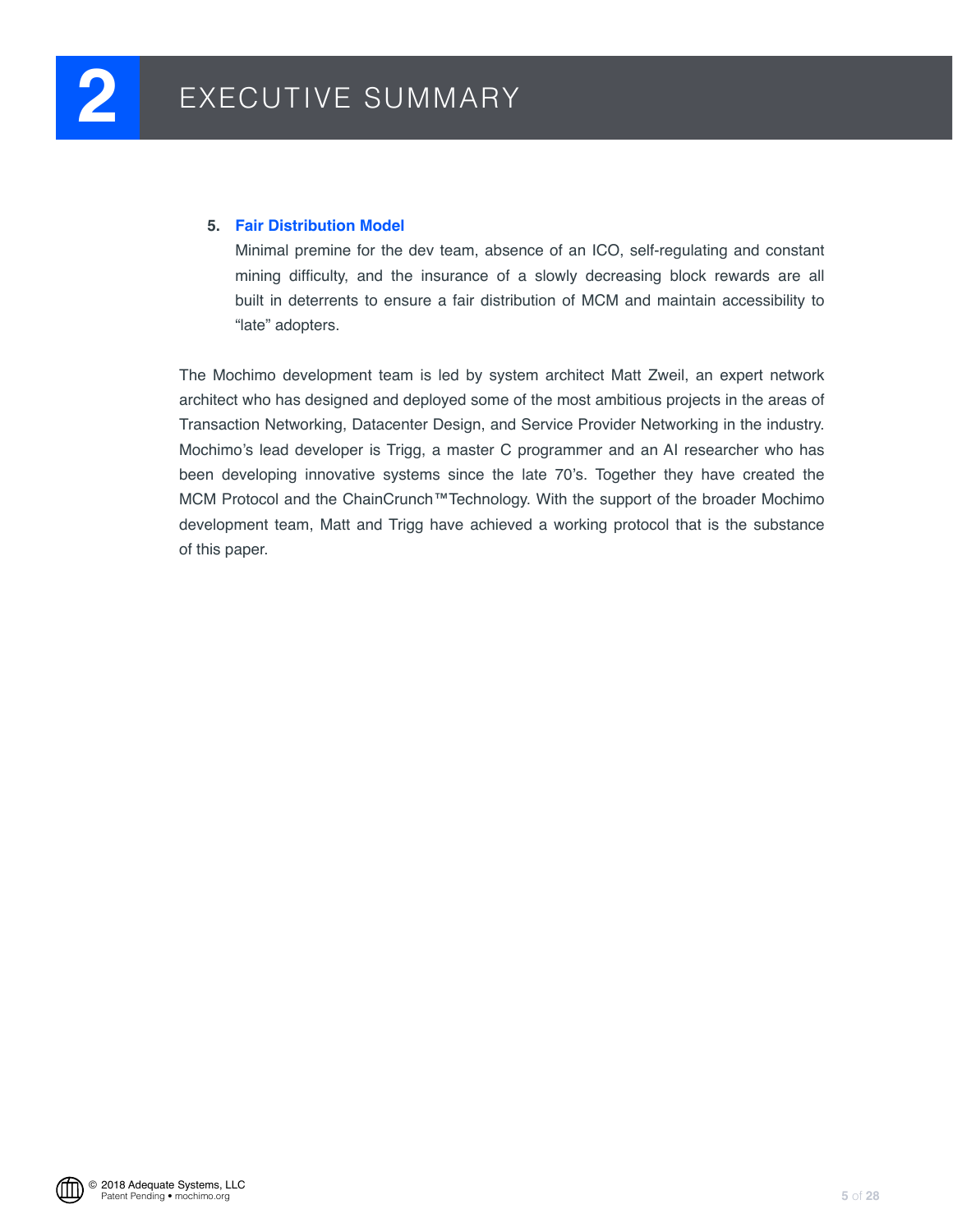<span id="page-5-0"></span>**AFTER INVESTING AND CONTRIBUTING** to the first and second wave of cryptocurrencies since 2009, a team of blockchain veterans came together in early 2017 to start the Mochimo project. As cryptocurrency purists, one of their first tasks was to codify the set of principles that would govern the design.

The starting goals of MCM were a future-proof cryptocurrency that would be truly decentralized in nature, trustless, immutable, and scalable without upper bounds. We have achieved all four tenets and much more with our protocol.

In summary, the Mochimo Cryptocurrency Network is a Peer-to-Peer, trustless distributed ledger with high-speed convergence and strong double-spend protections. Mochimo is not a fork nor could it achieve what was done simply by re-engineering existing code. Instead, the Mochimo crypto ecosystem is a complete reimplementation of a blockchain distributed ledger based on Satoshi Nakamoto's original vision but enhanced by the benefit of years of experiential updates. Of these tenets, the most crucial one was decentralization.

Today, cryptocurrencies fall in two basic categories:

- **1. Truly decentralized and therefore trustless**
- **2. Semi-centralized**

The semi-centralized currencies should be rejected without exception. Centralization of anything—exchanges, credit information, currency—invites attack. Instead of an independent ledger—the very essence of the blockchain—you get a centralized authority, right or wrong, that dictates to the network at large what the current state of the ledger is.

Of course, some people might call that flaw a feature. Centralized systems will often distract people from the inherent flaws in their architecture by highlighting extraordinary transaction throughput numbers. They fail to mention that the cost is the evisceration of the trustless environment. In fact, exorbitant transaction per second ("TPS") advertisements are often the initial clue that a system's creators intend to retain control of your assets.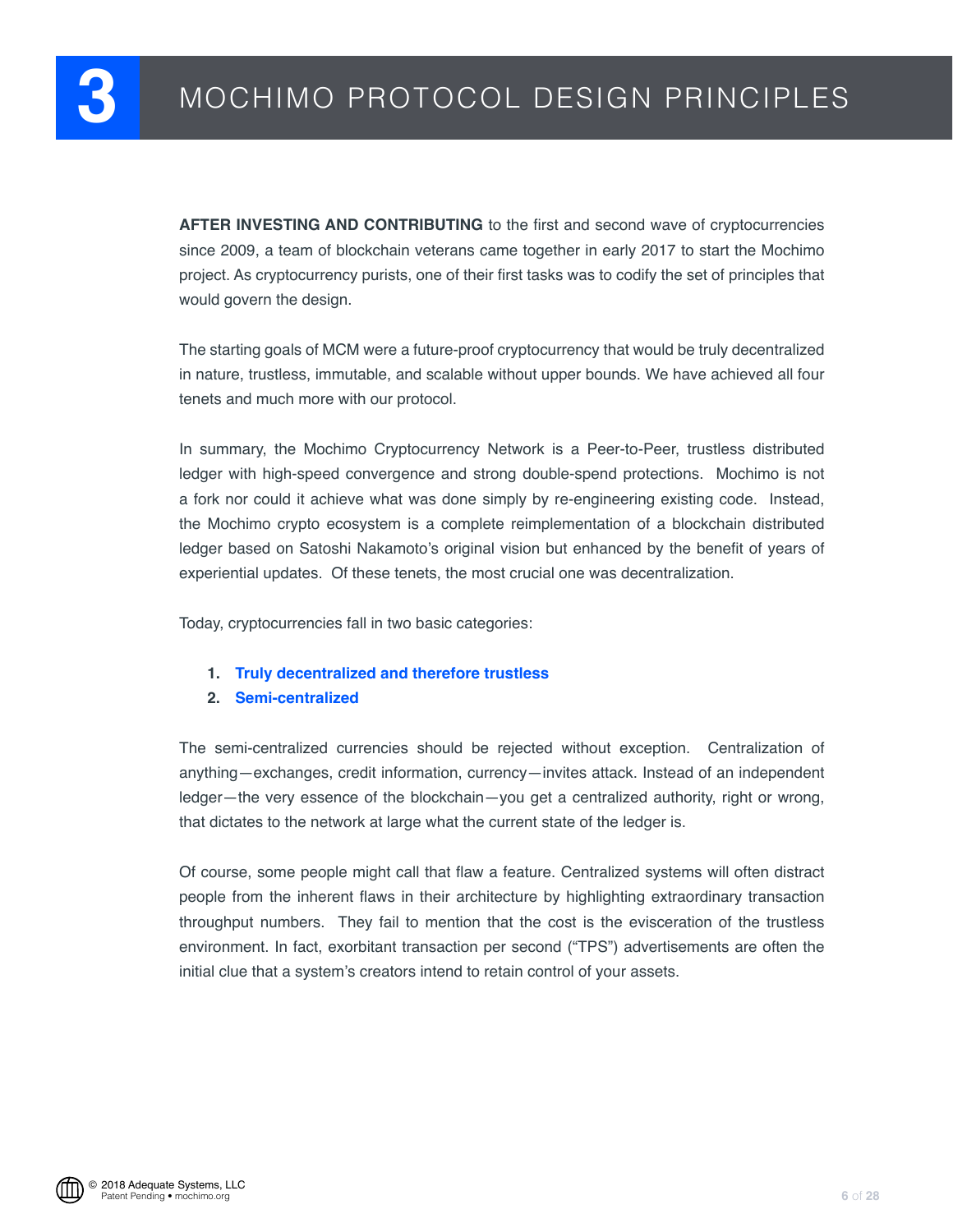<span id="page-6-0"></span>How does 'fast speed' translate to 'control'? A centralized authority can process hundreds of thousands (if not millions) of TPS not because their consensus mechanism is so efficient but because all consensus is bypassed. To use a political analogy, dictatorships are efficient but the government is no longer a legitimate representative of the people nor does it serve the people. The obstacle to achieving scalability in cryptocurrencies today is that the speed of current consensus mechanisms is the bottleneck.

So how do we maintain or increase speed without handing over control to a central authority? As we see it, the primary design challenges are as follows:

- **•** Ensure that the blockchain size does not grow out of control Maintain the bandwidth requirements for communication as accessible to the average person. Anyone should be able to simply and easily stand up a node and join the network, fully synchronize the ledger, and begin to process transactions and mine blocks.
- **•** Allow for rapid dissemination of transactions, block updates, and rapid convergence, all enabled by effective and mathematically provable contention resolution.

To solve these issues, the Mochimo ecosystem introduces several innovations, chief among these being "ChainCrunch™" which allows any individual node to maintain a complete view of the ledger while discarding old blocks. Mochimo also features exceptionally fast convergence and orphaned chain pruning. Lastly, in keeping with this vision, Mochimo has some of the most well-documented code in the crypto world.

#### **3.1 AUTONOMOUS DECENTRALIZATION**

Our first tenet is that a cryptocurrency, to be truly decentralized, can have no actors, either the miners or developers, able to dictate policy direction after its release. Therefore, the code will be the whole of the law governing the system, and no one should control the code.

It is for this reason that Mochimo rejects all attempts by recent cryptocurrencies to introduce trusted nodes, voting mechanisms, proof-of-stake algorithms, or delegated proof-of-stake algorithms. Furthermore, we reject without reservation any consolidation of mining power as it allows those actors to dictate policy through brute force. Any mechanism introduced into crypto that allows a given operator to exert influence greater than any other actor can and will

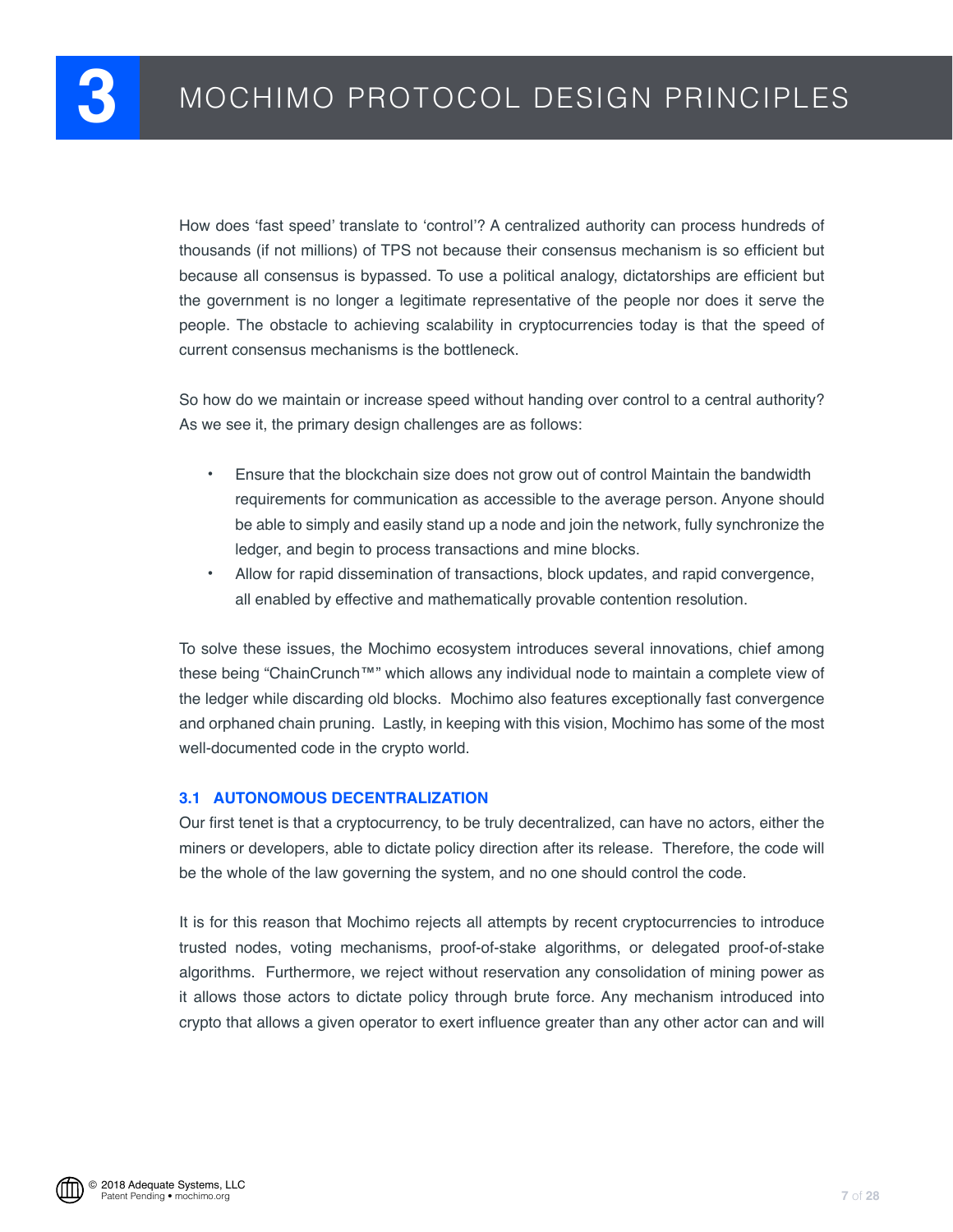<span id="page-7-0"></span>eventually allow those in positions of power to further aggregate that power. This will eventually disrupt the autonomy of the network. This manipulation has already happened across almost every existing cryptocurrency and can collectively be referred to as the tendency toward centralization. It also spells the long-term death of these ledgers.

#### **3.2 THE SELF-HEALING LEDGER**

The Mochimo team believes that each individual network node must be able to determine the state of the network, the ledger, and any given transaction without the need to petition an authoritative source.

Trusting a single authority is the weak link of any autonomous system.

For this reason, the Mochimo design rejects the concept of "Master Nodes", "Super Nodes", "Trusted Nodes" and all other euphemisms designed to give a centralized authority the ability to regulate the behavior of the network. Put more succinctly: if the network requires parties to gain trust between each other in any sense to operate, then that ledger is mutable.

#### **IF THE LEDGER IS MUTABLE IN ANY WAY, THE CURRENCY IS WORTHLESS.**

Instead, when contention arises within the MCM network, the nodes themselves will mathematically determine the master chain and autonomously prune any orphaned chains. Likewise, transactions and block solutions are not relayed through central nodes, but rather peer propagated via multicast mechanisms to the whole network.

At every level, the Mochimo protocol rejects the centralization of processing, transaction distribution, peer detection, contention resolution, voting, tie-breaking, and code version enforcement. All of these mechanisms are weaknesses. They create opportunities to make the ledger mutable and any one of them can be abused by a group to change the outcomes and state of the ledger, rendering it mutable. It is only through running a trustless system, i.e. where every node has all the information it needs to make decisions and arrive at consensus, that end users of the currency can truly trust the transaction network.

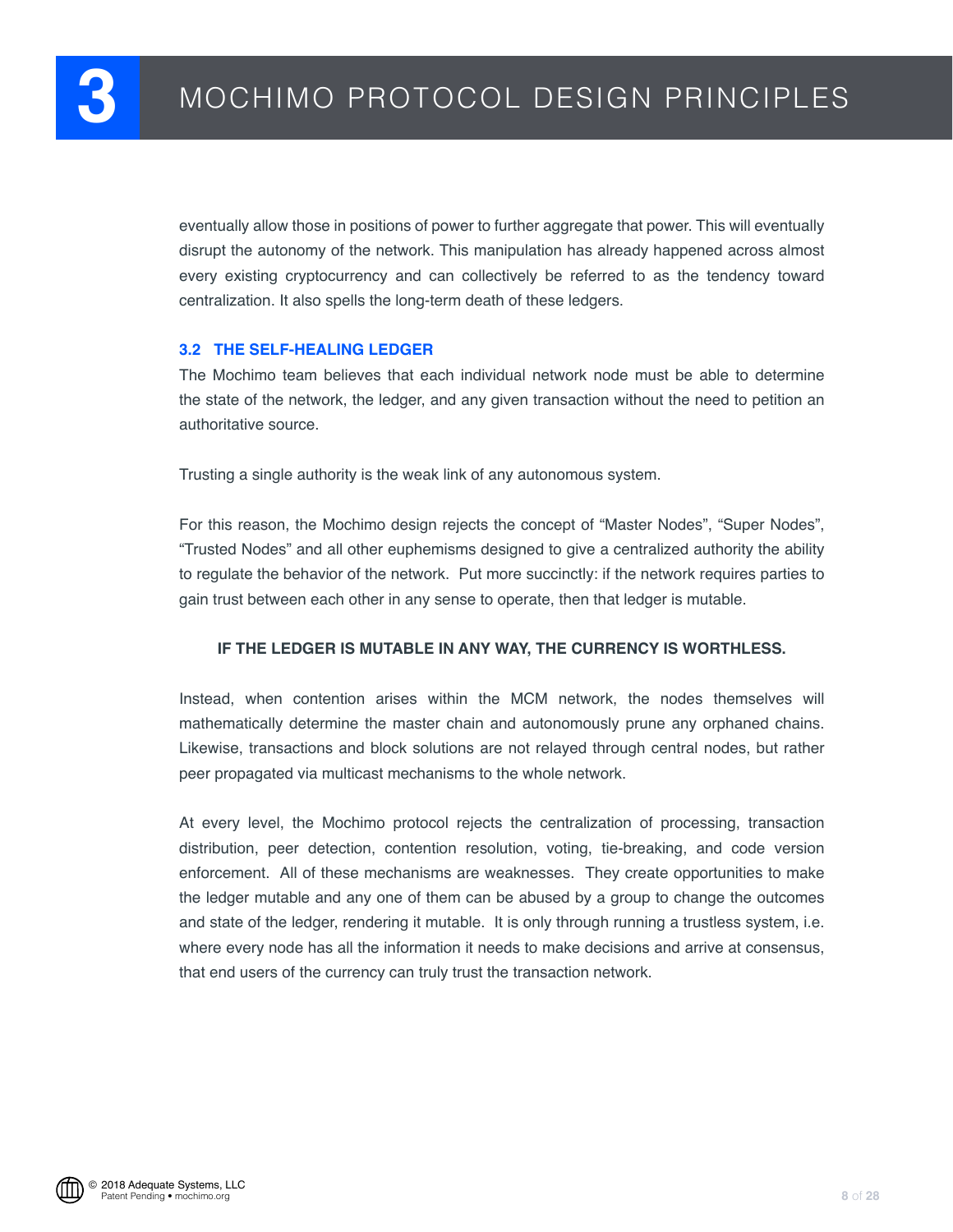#### <span id="page-8-0"></span>**3.3 EGALITARIAN MINING INCLUSION**

Scaling is the largest issue facing first and second-generation cryptocurrencies today. Most of today's top 100 currencies have computing, bandwidth and storage requirements that are growing at a greater rate than is sustainable on the hardware available to the average person. As mining difficulty rises, the average person can no longer mine.

Once mining is effectively restricted to the larger organizations that have sufficient resources to stand up high-powered computing and storage resources, centralized control of the coin begins. As mining is centralized, these miners also centralize the nodes. Through this, they begin to control the direction of the coin's development, delaying or preventing any innovation that decreases their mining interest. Shortly after this, hostile forking and other detrimental behavior ensues.

Similarly, no one wants to enter a situation in which they will always be powerless and, if the decisions are always against them, they will eventually exit the currency in favor of a more egalitarian situation.

As the centralized majority fails to keep the newer and smaller players, the currency moves away from the idea of creating a sustainable store of value that can be used daily by the entire population towards a currency that reflects only the interests of whomever is mining it the most.

Users will always be able to mine Mochimo without being marginalized by bad actors.

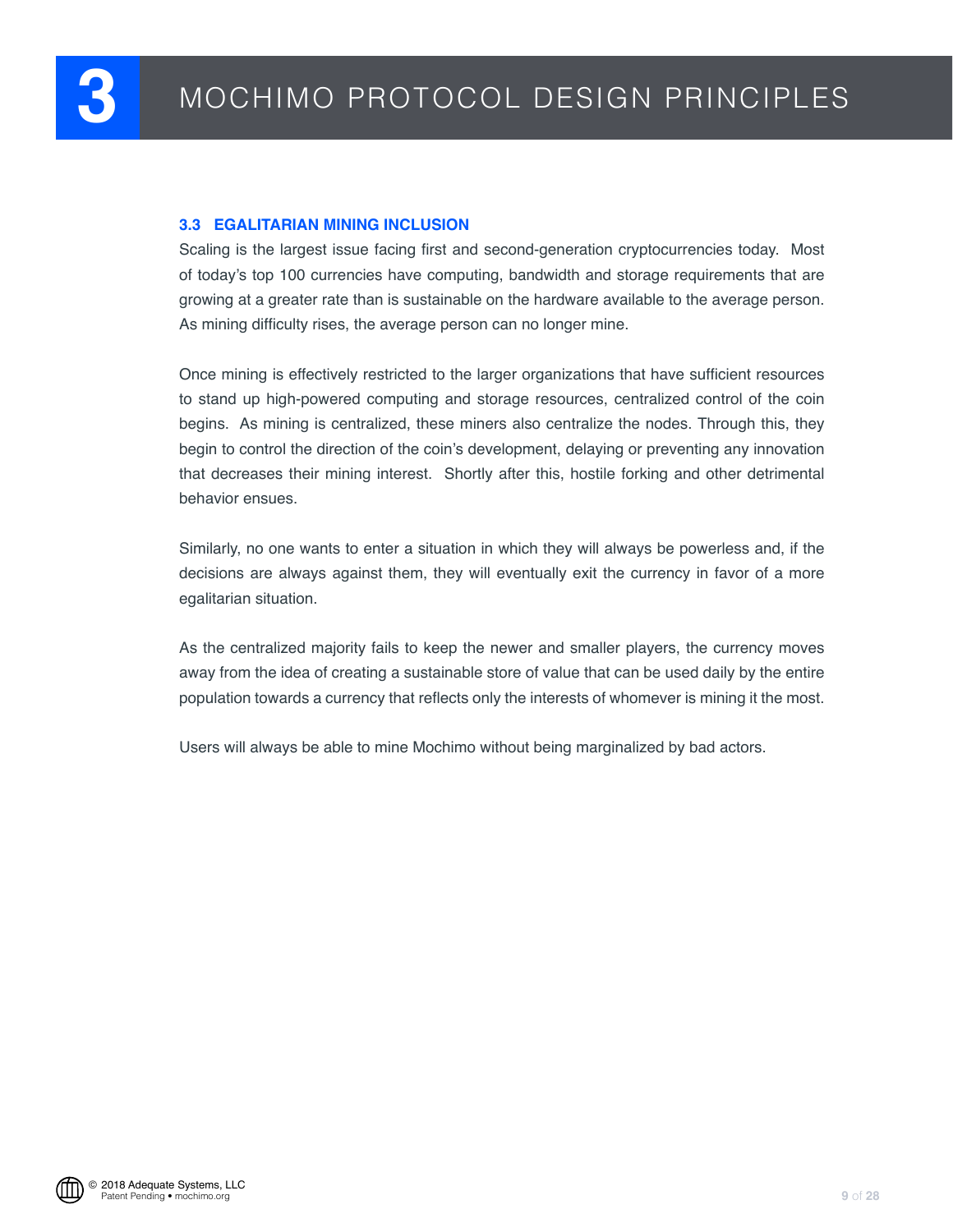<span id="page-9-0"></span>**AS CRYPTOCURRENCY HAS MATURED**, various problems have emerged as a result of large scale adoption. Many of the second generation coins are attempts to solve one or more of these issues. However, unlike those piecemeal protocols, the Mochimo team developed a holistic and anticipatory solution by incorporating a series of cryptocurrency design innovations that have solved all the following problems (which will be addressed in detail below):

- **•** The Threat of Quantum Computers
- **•** A Long-Term Solution for Network Scalability
- **•** Ensuring FIFO Transactions and No Transaction Queues
- **•** Transaction Throughput and Security

#### **4.1 THE THREAT OF QUANTUM COMPUTERS**

The first and most notable problem that Mochimo solves is the threat to the cryptocurrency ecosystem posed by the rapidly approaching rise of quantum computers. Currently, the majority of blockchain systems and cryptocurrencies have their addresses and balances protected by quantum-insecure Digital Signature Algorithms. The most commonly deployed of these is ECDSA (used by Bitcoin, Ethereum, and all ERC-20 tokens), and it will be paper-thin in the face of a quantum computing attack.

Breaking this Elliptical Curve Digital Signature Algorithm with conventional computers is computationally intractable. Yet for QCs, it is one of the first developmental goals for this class of computer. In light of this, these ECDSA cryptocurrencies are, while a remarkable achievement, dangerously exposed1. They cannot, therefore, realistically be viewed as a longterm store of value. Nor is there a magic bandage that can be added on to the underlying code of these cryptocurrencies to make them quantum resistant.

This is why quantum resistance must be built from the ground up and why we didn't borrow from, fork or base our design upon any existing protocol. Organizations and individuals aware of the quantum shortcomings of ECDSA have begun to codify new cryptographic protocol standards that are considered "Post-Quantum Secure". The most notable of these organizations is the PQCRYPTO working group funded by the European Union. Their "ICT-645622" document is a reference standard for quantum secure encryption algorithms based on the current and projected capabilities of Quantum Computers.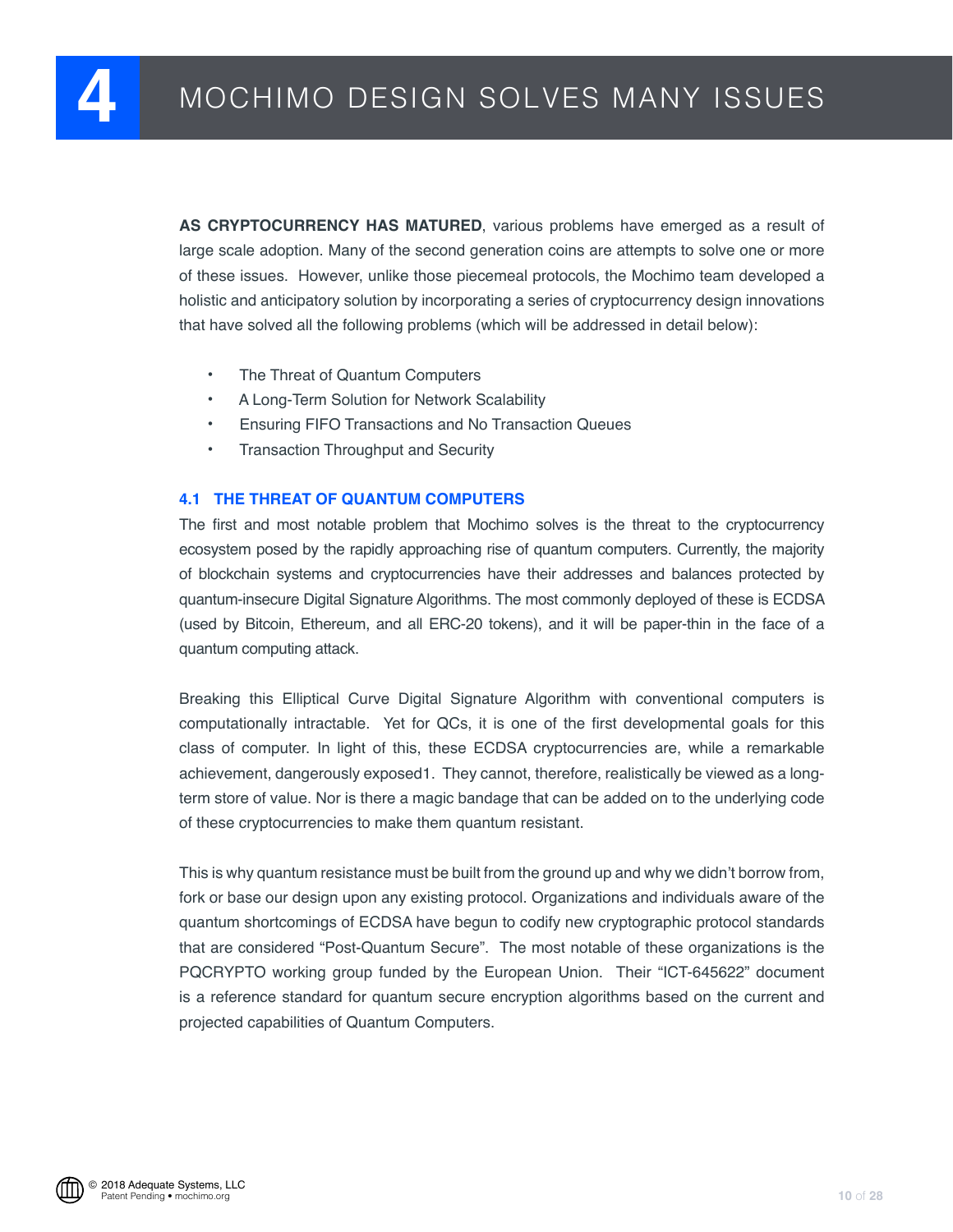<span id="page-10-0"></span>Within that standard they've recommended a handful of Digital Signature Algorithms that will remain computationally intractable irrespective of the improvements seen in Quantum Computing capability2. From this list, the Mochimo Development team selected the XMSS+ with the WOTS+ variant of the Winternitz One-Time Signature proposed and proven by Andreas Hülsing in September 2017.

perform a complete review of our cryptographic code. The Mochimo Project's use of the WOTS+ Digital Signature Algorithm and our ANSI-C (1989) implementation of this quantum-proof algorithm for our addresses and Protocol has now been Protocol has now been the protocol has now been the creator of the disposition. Surface the creator of the creator of the creator of the creator of the creator of the creator of the creator of the creator of the creator of implementation was found to be free from material defect and Hülsing's final code **review will be published on the Mochimo website alongside this whitepaper. THE MOCHIMO DEV CONTRACTED WITH HÜLSING** in February of 2018, to thoroughly reviewed by Andreas Hülsing himself, the creator of the algorithm. Our

#### **4.2 LONG TERM SOLUTION TO NETWORK SCALABILITY**

Mochimo is a transaction network; as such, scalability is a primary consideration. Many protocols have irresponsibly allowed their blockchain size to grow indefinitely, routinely getting into the hundreds of Gigabytes and even Terabytes.



**Bitcoin (BTC) Blockchain Storage Requirement Growth in Gigabytes**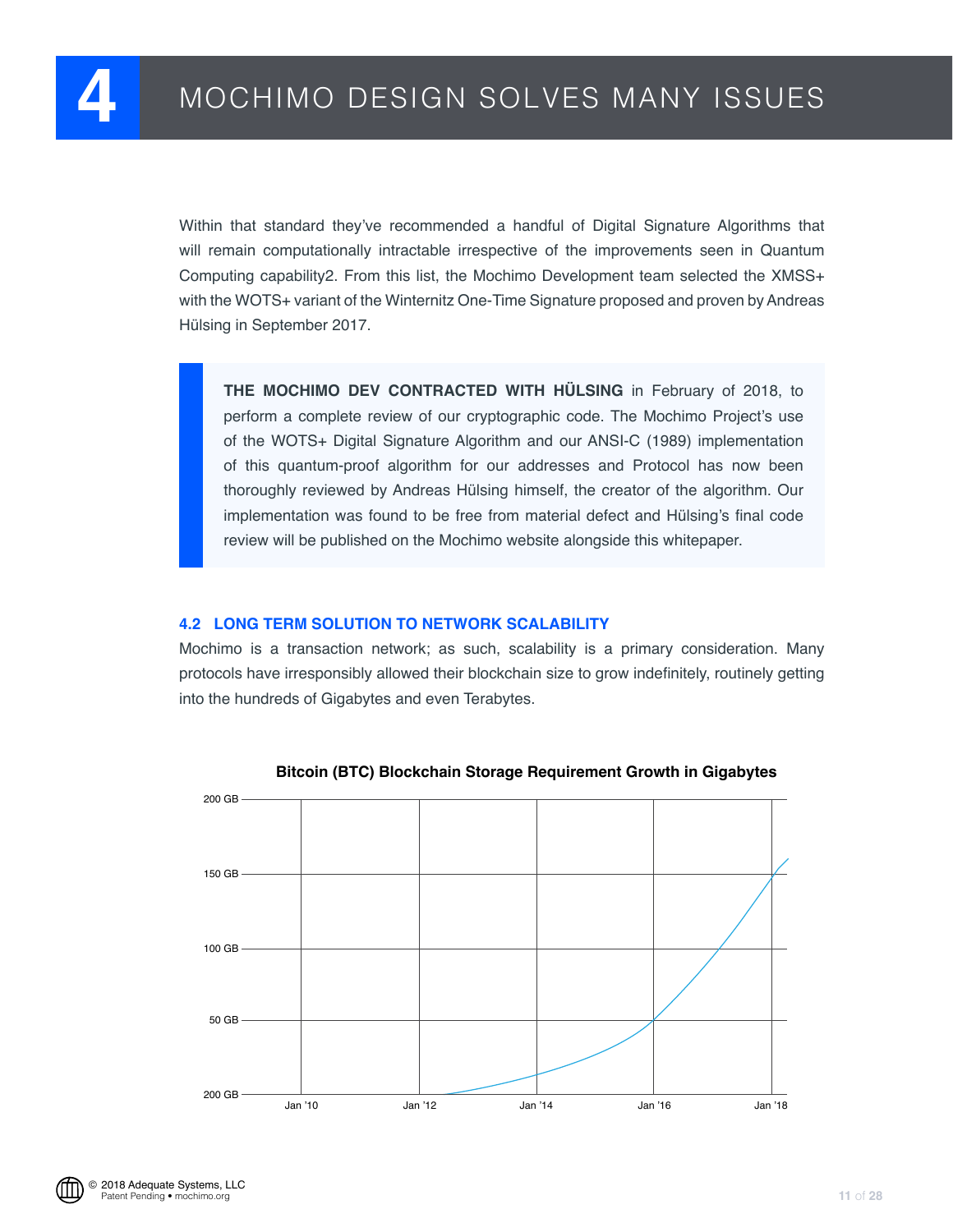In the case of Bitcoin4, we can clearly see that the blockchain size growth doubles the size of the blockchain every 12-16 months. The size of the Bitcoin blockchain, which has a comparatively small address size and signature size, has grown along an exponential curve and is now sitting at over 180GB of raw data as of March of 2018. Ethereum, famous for its frequent network congestion, has had shutdowns caused by a growth that has been far more aggressive, with its full blockchain size (including traces) now exceeding 1TB of requisite storage space.

Other currencies will fare no better as network demands and blockchain size increases. In light of this congestion, it's easy to see why there might be a resistance to implementing quantum security measures. The size of the addresses and signatures are an order of magnitude larger than those employed by protocols such as Bitcoin or Ethereum.

However, despite the congestion, these developers invariably claim that Moore's predictions on the rate of future technology will eventually catch up to their out-of-control blockchain size growth. This appeal to "Moore's Law" is fundamentally flawed as cryptocurrency critics have empirically observed a growth in storage consumption across virtually ALL blockchains that exceeds the technological growth target of 18 months as predicted by Moore's Law.

Mochimo, however, has already solved the issue of large and runaway blockchain growth using an innovative blockchain processing algorithm called ChainCrunch™. ChainCrunch™ is a proprietary Mochimo tech that allows a user to operate a full node, but maintain only a small percentage of the historical blockchain data. ChainCrunch™ is secured by HASH256 and is quantum proof. Because of this innovation—discussed in greater detail later in this paper—the

**MOCHIMO'S RADICAL CHAINCRUNCH™ SOLUTION** to scaling doesn't stop there. It also allows the system to conserve storage and radically improve data lookup speeds. With ChainCrunch™, new nodes can join the network and fully synchronize within minutes, rather than days or weeks. This technology allows for unprecedented levels of scaling without requiring large amounts of storage space. Additionally, the ChainCrunch™is only one component of a suite of innovations in the MCM Protocol that allow for near-instantaneous lookup of address balances and transaction data.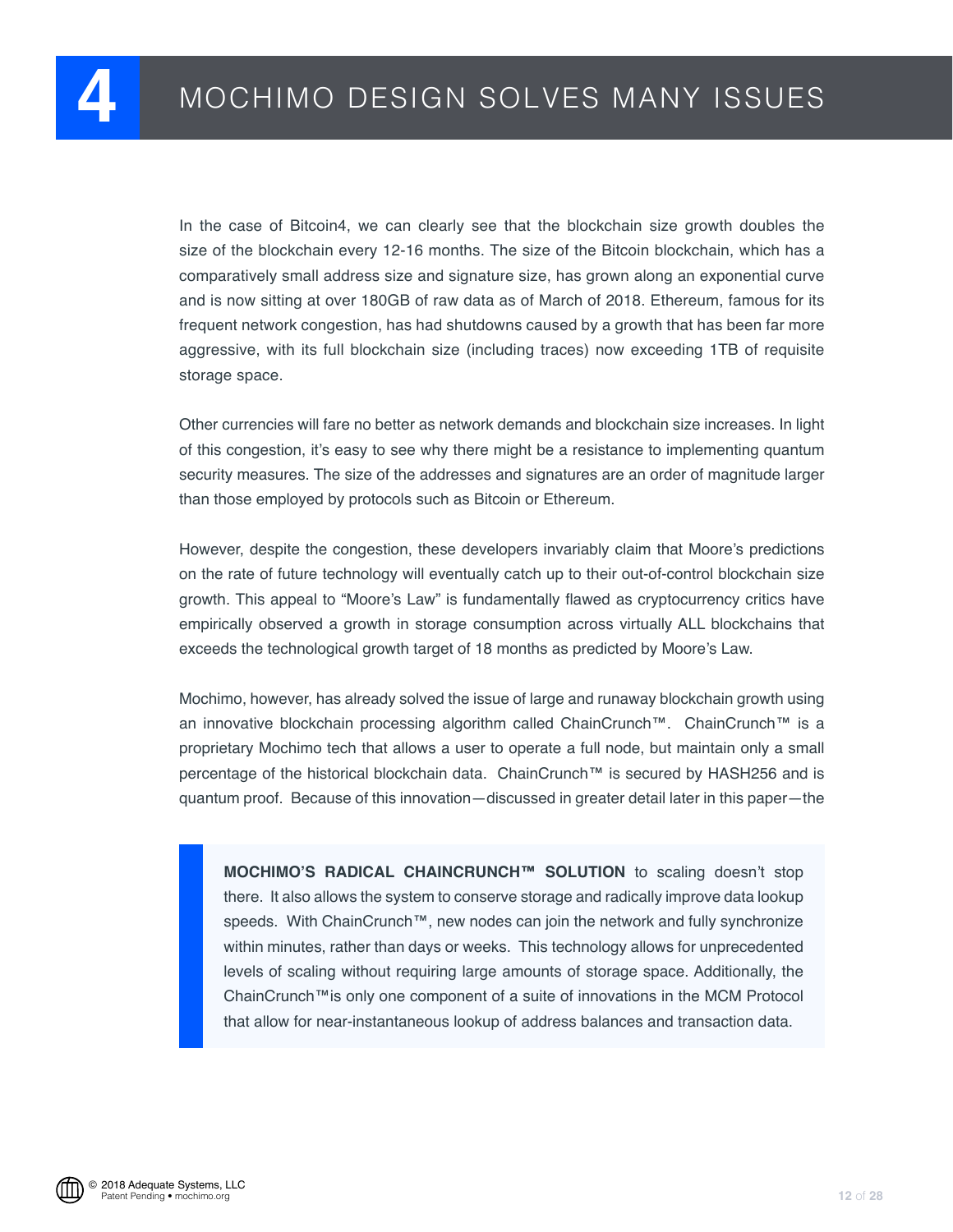<span id="page-12-0"></span>size of the Mochimo blockchain will not grow. Instead it will remain exquisitely and reliably small no matter how many years the network is operating or how many transactions we process.

#### **4.3 REINVENTING TRANSACTION FEES TO ENSURE F.I.F.O. PROCESSING**

The problem with existing transaction fee systems is that they take what should be an egalitarian, decentralized network, and break it by incentivizing miners to process transactions in the order of which person can afford to pay the most. When miners select for the highest fee, they leave the low or no-fee transactions to wait for hours in the purgatory mempool of busy networks. In the case of Ethereum ICOs, people have been paying absurd amounts to "jump the line." This is not a behavior that promotes a reliable, scalable system. Only changing the mining incentives can stop this sort of behavior.

The Mochimo dev team believes that incentivizing miners to prefer one transaction over another is counterproductive to a healthy network. For that reason, the Mochimo protocol takes a novel fixed-fee approach to transaction processing. The cost to send a transaction on the Mochimo network is now and will always be: 0.000005 \$MCM. To give you an idea of how small this cost is, if the Mochimo marketcap grows to overtake the entire altcoin market cap and one

**SO HOW ARE MINERS INCENTIVIZED NOW?** The small, fixed, transaction fee for Mochimo encourages miners to stack as many transactions into their candidate block as possible, helping ensure FIFO transactions and preventing MEMPOOL queuing as seen in other cryptocurrency networks.

Mochimo coin were worth \$25,000 USD, the transaction cost would be less than \$0.13 USD. Therefore, it is safe to describe the transaction fee as trivially small for quite a few years. This will encourage day-to-day use of the currency.

#### **4.4 TRANSACTION THROUGHPUT AND SECURITY**

The Mochimo Protocol requires every transaction to have the following 6 basic elements: Source address, Destination address, Change Address, Amount sent, Mining fee (fixed), and Balance Change amount.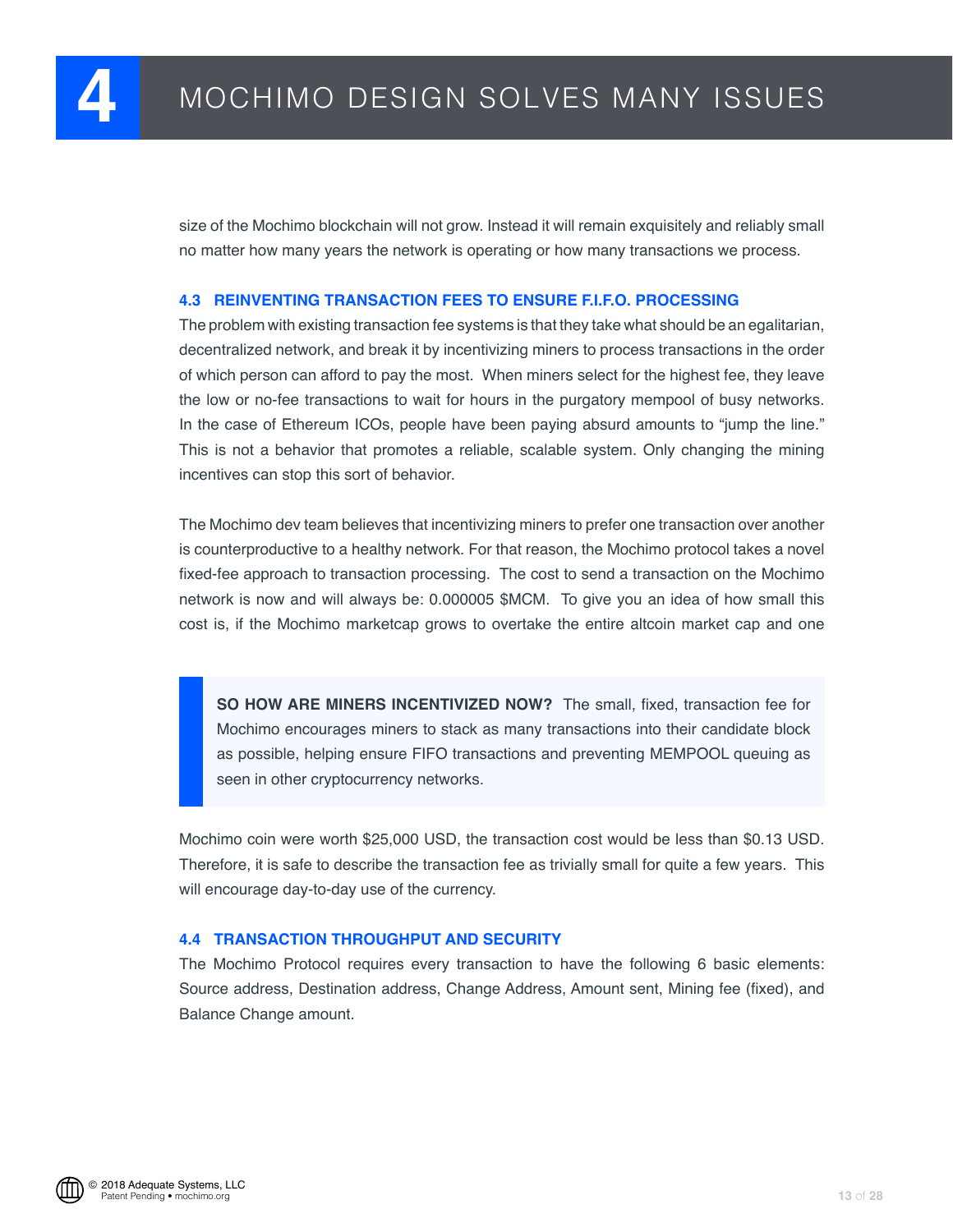It also has the following important restriction: the source address is always emptied and destroyed upon use. The system checks that the amount sent plus the balance change amount As a result, the size of every transaction in bytes is fixed, the inputs and outputs are trivially simple, and the protection for lost coins is straightforward.

Furthermore, you cannot send a transaction without making a full accounting of all the currency in the existing source address. Nor can you aggregate multiple inputs and outputs. All wallet and balance management for addresses is a client-side function of the wallet software.

When combined with the extraordinary speed increase enabled by Mochimo's ChainCrunch™ technology, the lookup, validation, and execution speed for transactions on our network are among the fastest in the industry. More importantly, with ChainCrunch™, these speeds do not slow down or stagnate as the network grows in size or transaction throughput, but instead remain consistently fast and will scale above and beyond the initial capacity as the average node's processing hardware increases. So Mochimo is fast and will only get faster with time.

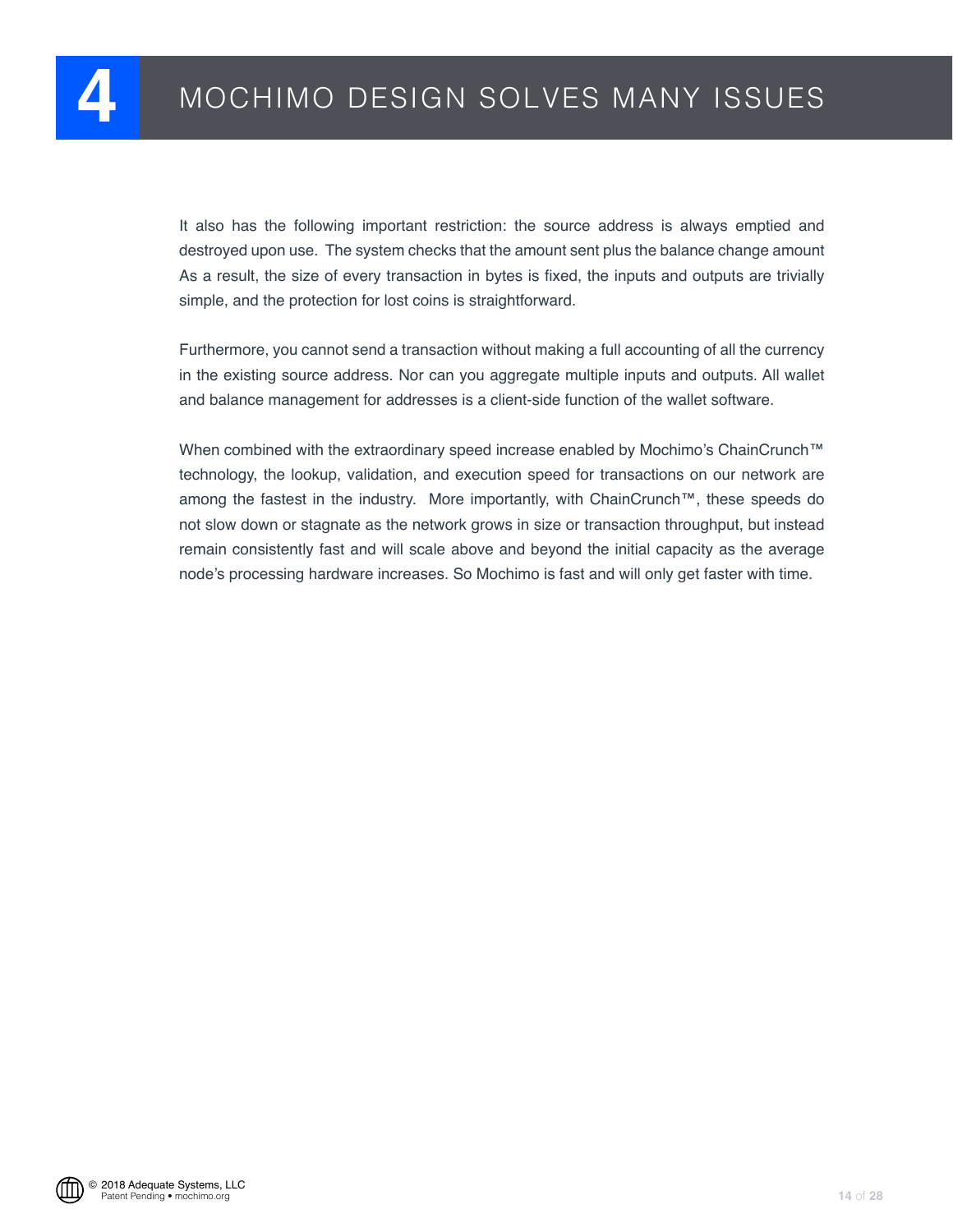## <span id="page-14-0"></span>**5** TECHNICAL OVERVIEW OF KEY FEATURES

#### **5.1 CONNECTION MANAGEMENT USING THE RANDOM NETWORK MODEL**



The average blockchain picks only nearby, popular, or recently used peers (nodes). Repetitively picking from a much smaller group of similar nodes allows various ways to attack the network.

Every node on the Mochimo network is opening and closing random connections across the entire fabric of the network. The server randomly populates the 16-member current peer list with second-degree connections, and attempts to establish connections with each, always pruning failed connections. For each failed connection, the server issues a GET\_ PEER to a successful second-degree connection, shuffles the response, and continues to populate its current peer list with unique third-degree connections.

#### **RATHER THAN CONNECTING ONLY TO RECENT, WELL-KNOWN, OR GEOGRAPHICALLY**

**CLOSE PEERS**, the design goal of MCM connection management was to ensure a trustless environment whereby every node on the Mochimo network is opening and closing random connections across the entire fabric of the network. The Random Networks protocol is designed to disseminate all received transactions to the rest of the network quickly and asynchronously. This random network model was formally analyzed by Albert-Laszlo Barabasi in his Network Science publication: Random Networks5.

**The process:** the server distribution is seeded with a shortlist of well-known peers. These are just the standard nodes that are included with the distribution. This list may be overridden by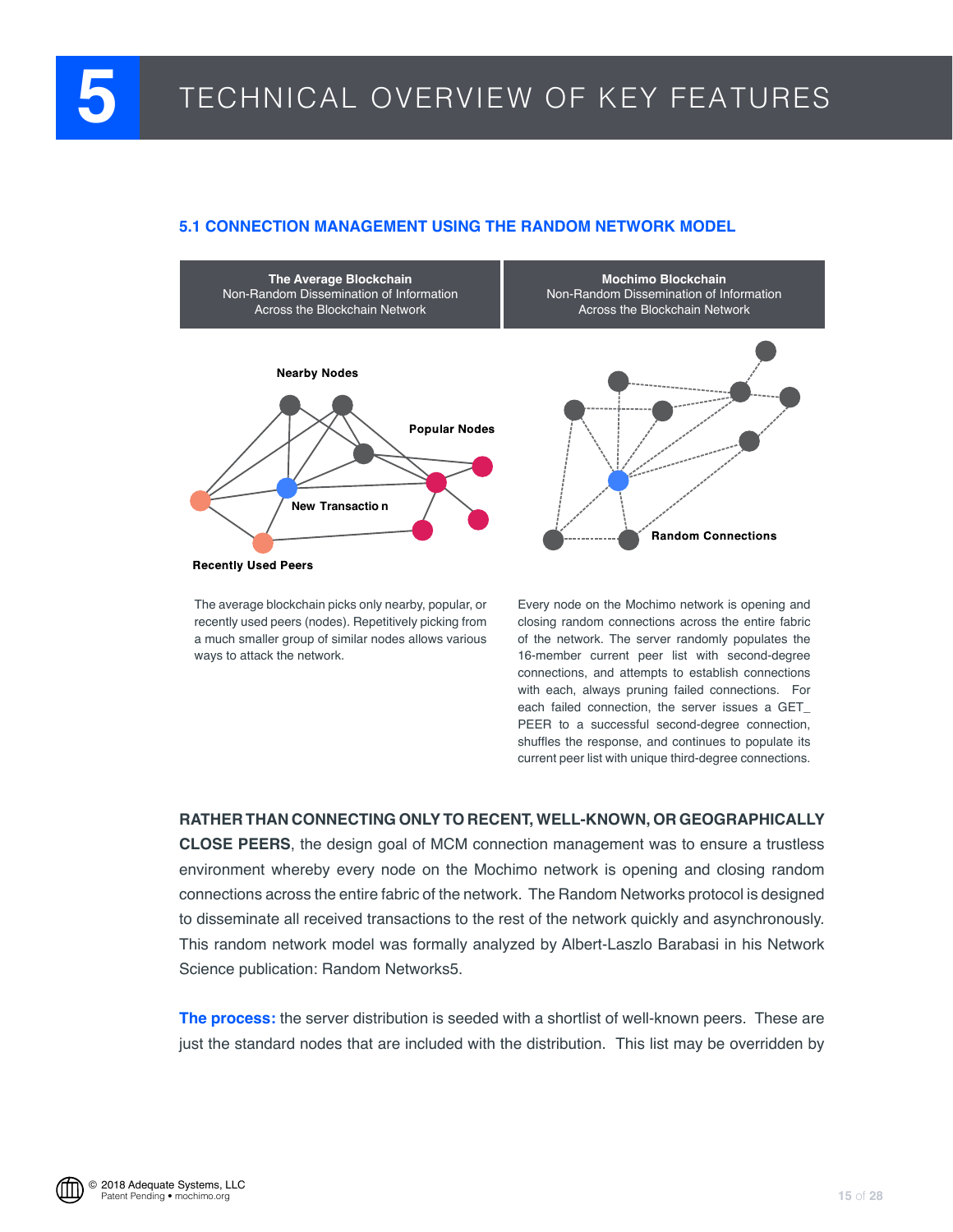the -S switch at the command line, with the user supplying either a specific peer to connect to initially, or a file containing a list of peers to connect to. While the Mochimo Dev team set up those well-known nodes, they are no different than other nodes.

On initialization, the server loads the well-known peer list or the user-provided list, shuffles them, and picks one at random to connect to. On connection, the server issues OP\_CODE: GET\_PEER, and if successful, receives a copy of a recent peer list from that first-degree connection. From that list, the server randomly populates the 16-member current peer list with second-degree connections, and attempts to establish connections with each, always pruning failed connections. For each failed connection, the server issues a GET PEER to a successful second-degree connection, shuffles the response, and continues to populate its current peer list with unique third-degree connections.

**A ROTATING, RANDOMIZED NETWORK MEANS** that the degree of separation between any two nodes on the open internet is  $16^{\circ}D = N$ , where D is the number of degrees of separation and N is the number nodes on the network. For example, in a network with exactly 4096 nodes, the average degrees of separation between any two nodes will be  $16^{\circ}3 = 4096$ , or 3 hops. For a network with 65536 nodes, the average increases to 4 hops.

The process of populating the peer list repeats until the current peer list contains 16-active peers of at least second and third-degree separation from the initial well-known peer. As current peers age out or become unreachable, fourth degree connections are rotated into the current peer list the same way i.e., by extracting a peer list from the last peer added. In this way, each Mochimo server is constantly rotating through new and diverse peers throughout the world.

Among other things, this Random Networks model can be used to mathematically determine the average number of degrees of separation between any two nodes on the Mochimo Network. By design, we are randomly crawling the network for new nodes, and each Mochimo server works to dynamically ensure the rapid dissemination of transaction mirroring and block distribution.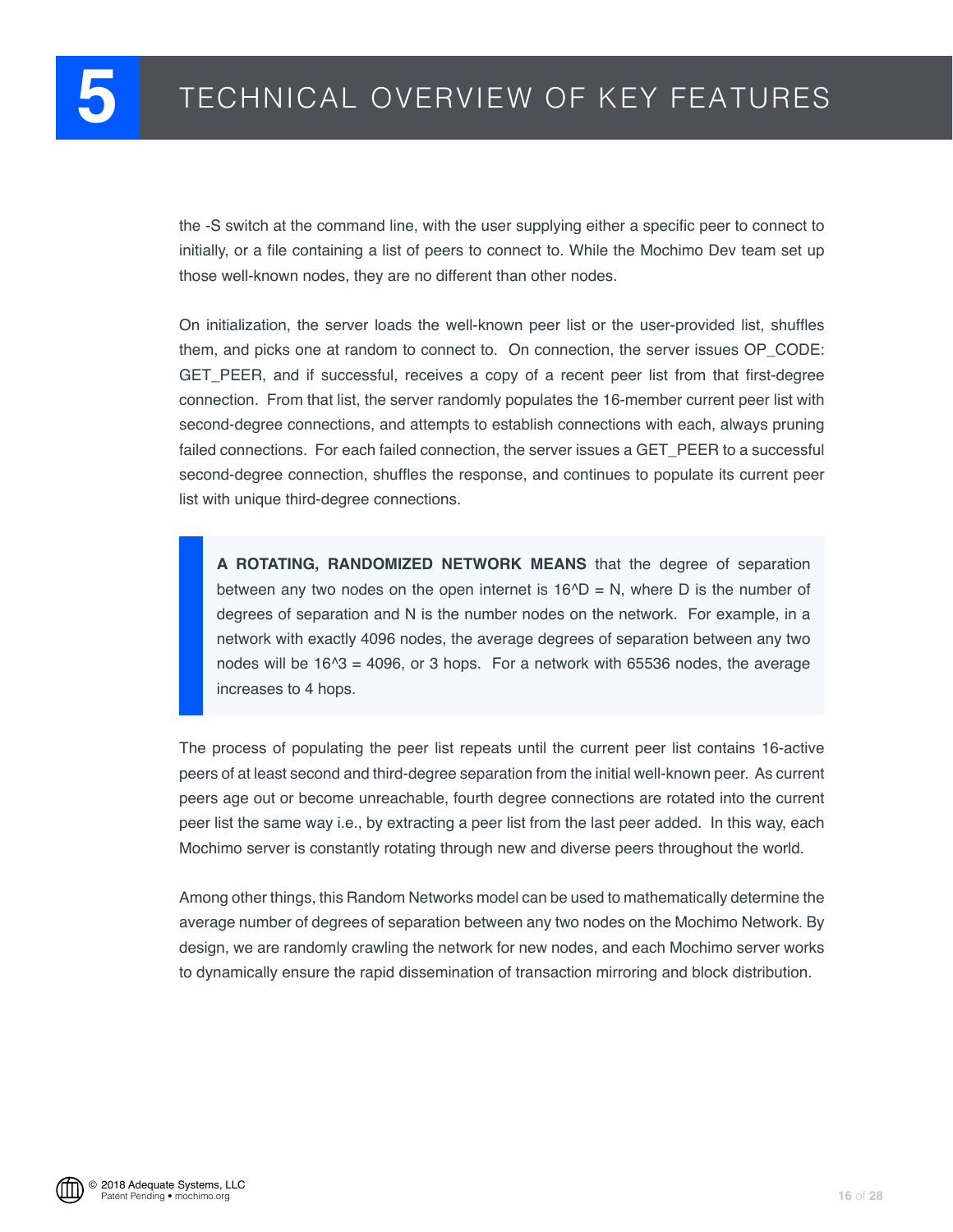<span id="page-16-0"></span>How does it scale? With this network type, if the network size in nodes N is equivalent to the current approximate size of Bitcoin, the average number of degrees of separation between any two nodes on the Mochimo network, using a rotating, random selection of  $k = 16$ , will be between 3 and 4. This means transaction dissemination, block found messaging, and networkwide convergence happens in at most 3-4 hops for the relevant data6.

#### **5.2 TRANSACTION MIRRORING**

The design goal of transaction mirroring is to leverage the Random Networks model.

To understand where mirroring fits in, first consider that the primary server process maintains a rotating list of current peers, receives transactions requests, queues them, validates their signatures, and then spawns child processes to perform transaction mirroring.

**The process:** the server maintains a socket-table of peer connections to the 16 most recent peers, aka the **CURRENT\_PEER table**, and polls each for inbound requests. The server completes a challenge-response three-way handshake to establish unique communication keys for each new inbound request.



A transaction is received from a peer with OP\_CODE: OP\_TX. The server parses the transaction and passes it to the Transaction Validator function (TX\_VAL).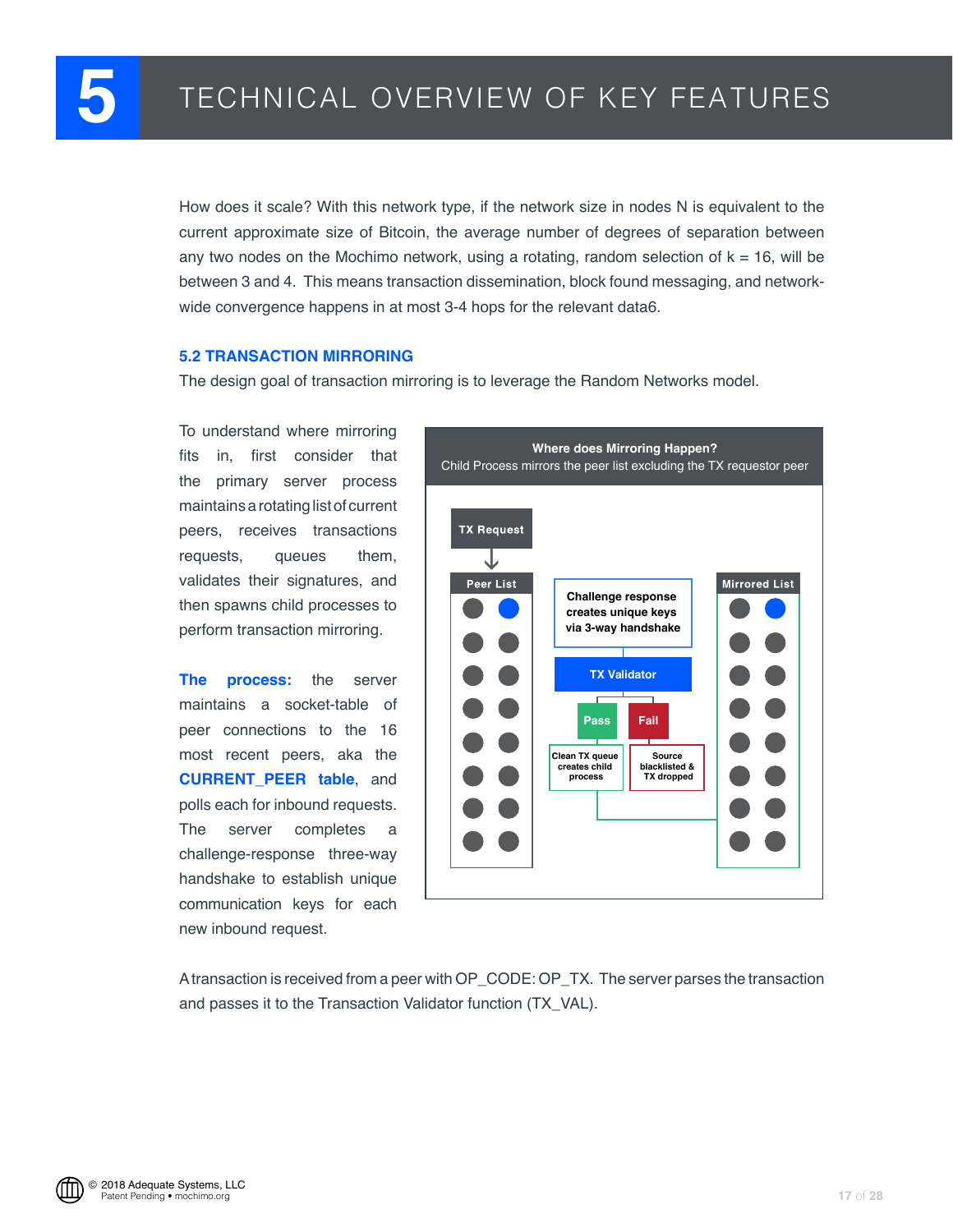<span id="page-17-0"></span>The **TX VAL** function validates a number of parameters, including the following: Is the peer advertising the same current block as the local system? Are transaction parameters valid against the local ledger? It then performs duplicate detection; if all transaction parameters are good, it performs a signature validation.

If valid, the TX is moved into the **CLEAN\_TX\_QUEUE**. If the TX is bad, the originator is blacklisted and the TX is dropped. For clean transactions, the server asynchronously spawns a child process to service the CLEAN\_TX\_QUEUE. The child process services the queue by mirroring transactions to up to 16 peers in the CURRENT\_PEER\_LIST, excluding the peer that originated the transaction, and then exits. In the meantime, the server continues its normal processing loop. TX Mirroring uses an inbound source-hash validation to ensure TXs are not mirrored back to their originators.

#### **5.3 THREE-WAY HANDSHAKE**

In all peer-to-peer communication, Mochimo deploys a security feature to prevent denial of service attacks, spoofing and man-in-the-middle attacks. This three-way handshake is found in many network protocols; here is how it works in Mochimo.

**The process:** for each new outbound connection, the Mochimo server generates a random 16-bit identifier in a Hello message. This identifier is referred to as ID1. The receiving peer responds with a Hello-ack containing ID1 and its own unique, randomly generated identifier, ID2. The original peer completes the three-way handshake with an ACK-ACK containing both



**Anything without Ack1+Ack2 will be ignored**

ID1 & ID2, and from that point forward the peers are said to be "Fully Adjacent". They may now send and receive within that one session by tagging the traffic accordingly.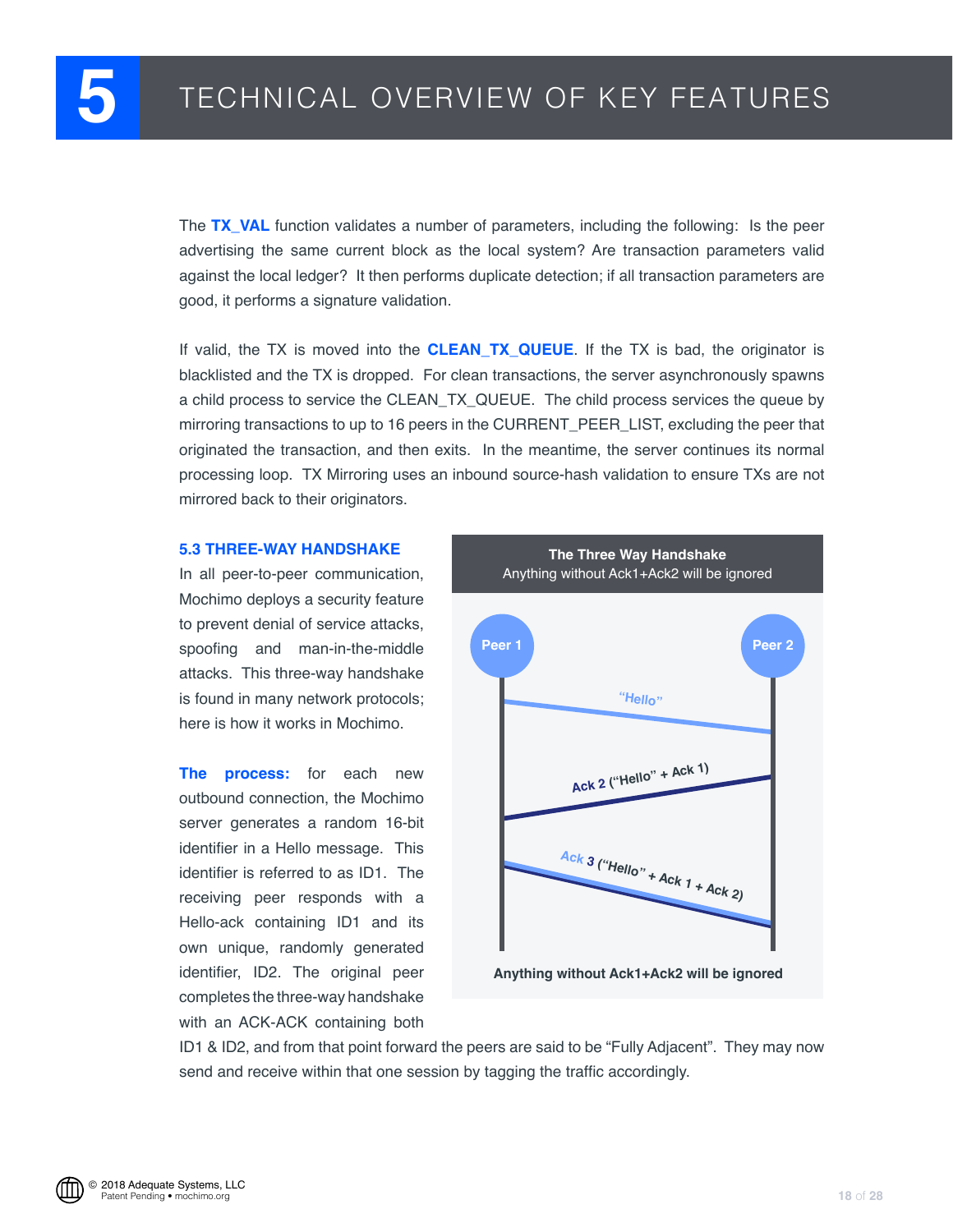<span id="page-18-0"></span> These identifiers are unique to that short-lived session, preventing denial-of-service that could occur through node impersonation and man-in-the-middle attacks. Because ID1 & ID2 are renegotiated with each new transaction, the Mochimo Three-Way Handshake provides fast, simple and disposable security.

Any communications received from peers that are:

**1.** Not part of the Three-Way Handshake state machine, or **2.** Are not signed with the correct IDs are simply ignored.

#### **5.4 RAPID SERVER INITIALIZATION**

When the Mochimo server comes online, it will be in one of two states: Clean Boot, or Graceful Restart. The system will only be in Graceful Restart if the system was shut down from the monitor by intervention from the end user. For all other cases, when the system goes down (for example to resolve contention, prune an orphaned chain, or due to a fatal error) all state information for the server is washed. This includes the peer lists, the local ledger, the full blockchain, any candidate blocks on the disk, etc.

**The process:** the Mochimo system maintains stability by returning to the Clean Boot state and leverages the fast convergence feature of Mochimo to recreate its blockchain / local ledger any time corruption or contention is

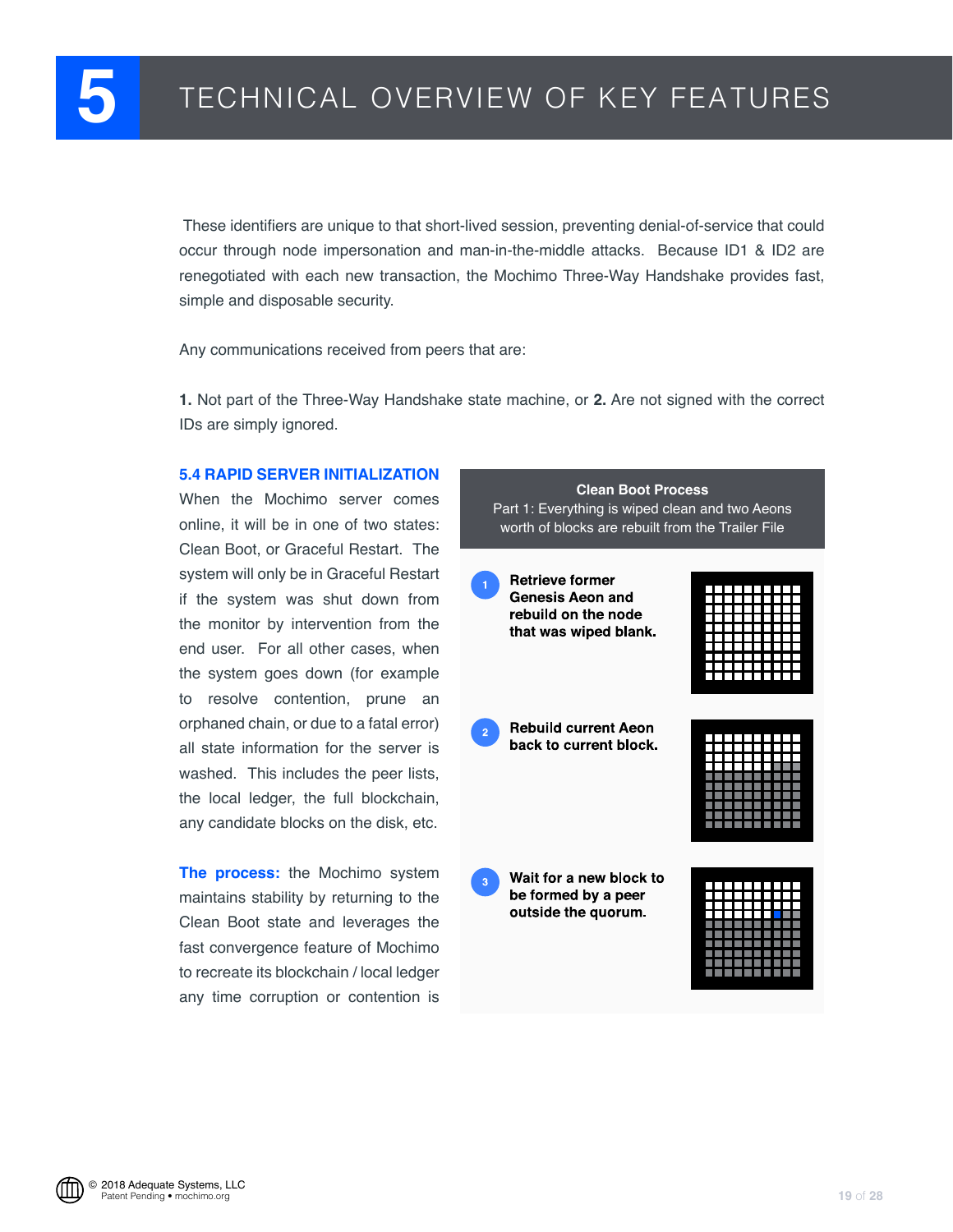confirmed. Because contention is exceptionally rare in the Mochimo implementation, a software-forced Clean Boot will not occur often.

On Clean Boot, the system initializes its core IP list and creates a list of random peers of at minimum second and third degree.

The server then makes use of our MCM proprietary Quorum function to identify the longest blockchain among the peers present in its peer list, aka the "master chain". The longest blockchain is the chain with the most

#### **Master Chain Discovery** Part 2: The system compares the Trailer Files to find the chain with the blocks that did the most work

**Nodes have Trailer Files with Historical Data**



The server uses the MCM Quorum function to enter the Trailer File to "weigh" the difficulty of each block. The chain with the heaviest blocks counted in the trail wins the discovery process.

work performed. To identify that, Mochimo nodes maintain a historic block Trailer File with chain information going back to Block 0, the original Genesis Block. Contained within that file are 100-byte entries for every block ever solved that form a verifiably linked list of block solutions, including nonce and hash, and the time signatures used to derive the difficulty requirement for each block.

The file is walked from beginning to end; for each solved block, the difficulty of solving the block is aggregated into a counter. The weight given to a solved block in the T-File chain is computed as 2^(Difficulty - 1), meaning a block solved with Difficulty 35 has twice the weight of one solved at Difficulty 34. Because the T-File chain is provably linked, and contains solved blocks of X difficulty, by requesting a peer's T-File, we can compute the total amount of work that has been performed on that peer's blockchain from the original genesis block to the most recent block. If the total weight of that chain is the highest visible in the network, that node is on the master chain and can be provisionally trusted.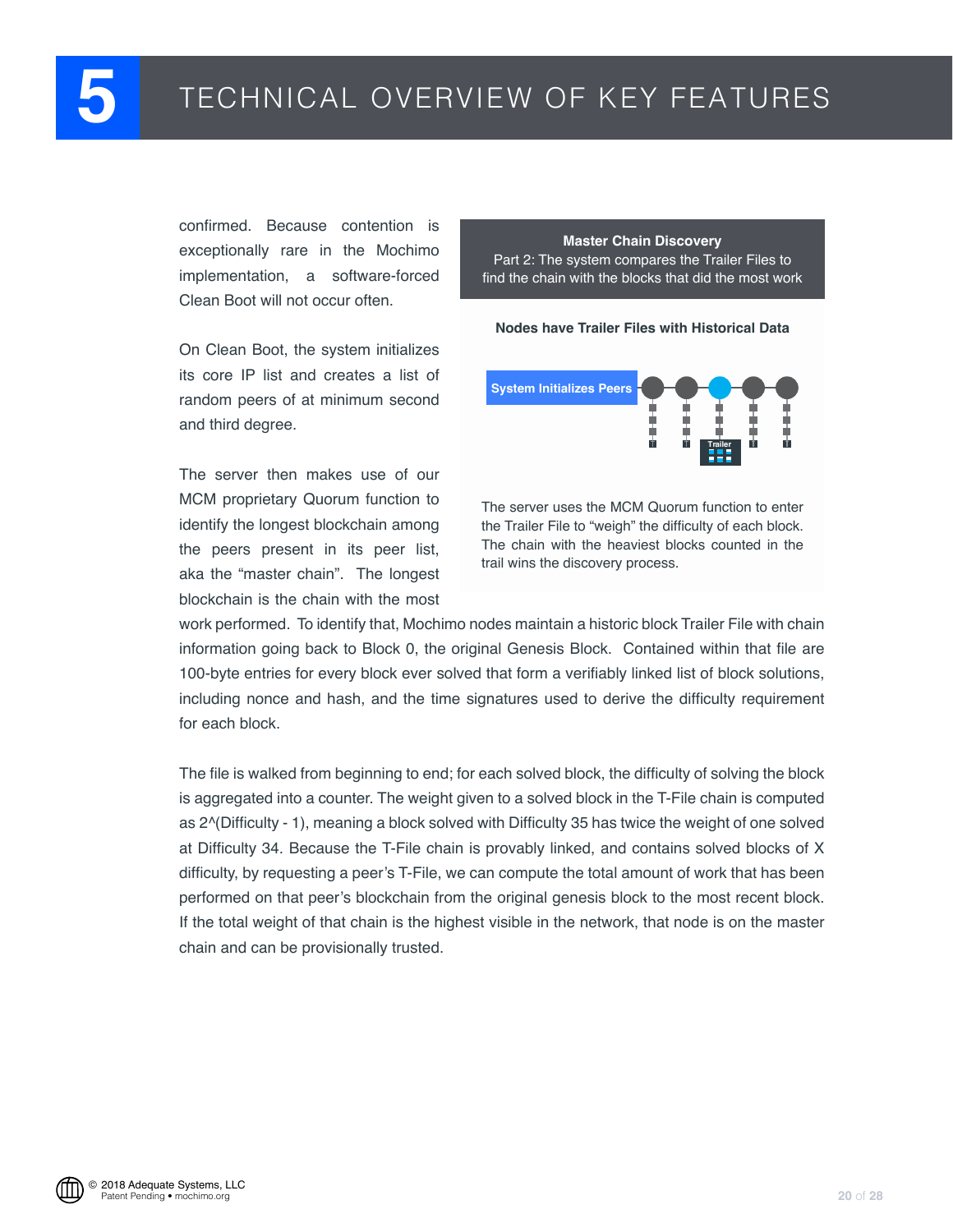#### <span id="page-20-0"></span>**5.5 THE TECH BEHIND CHAINCRUNCH™**

**ONE OF MOCHIMO'S MOST IMPORTANT PROPRIETARY INNOVATIONS**, ChainCrunch™, allows the network to maintain a complete picture of the ledger, validate blocks with perfect fidelity, and rebuild the local database of a new or existing peer in a few short minutes instead of weeks. Additionally, ChainCrunch™allows for extremely rapid lookup for transaction validation while maintaining a small block chain size and storage requirement that is just a fraction of what is required for all other cryptocurrency networks.

**The process:** a Mochimo "Aeon" is 256 blocks, with block solve times spaced at 337.5 seconds apart, resulting in an average Aeon lifetime of 86,400 seconds, or one day. The Mochimo server maintains a local database on disk that is a sorted list, indexed by address, of every address with a balance in the network. To put this in context, the system makes additions and deltas to that database based on blocks 1 through 255 by processing valid transactions and sorting the changes with each successful transaction. Having arrived at Block 255, the system writes the database to the disk as block 256, hashes it, and appends a trailer. This special block is referred to as a "neogenesis block". From the neogenesis block, the system continues forward by attempting to solve block 257.

From the moment this neogenesis block is written to the disk, all historical data from the Blockchain is no longer needed for the system to function.

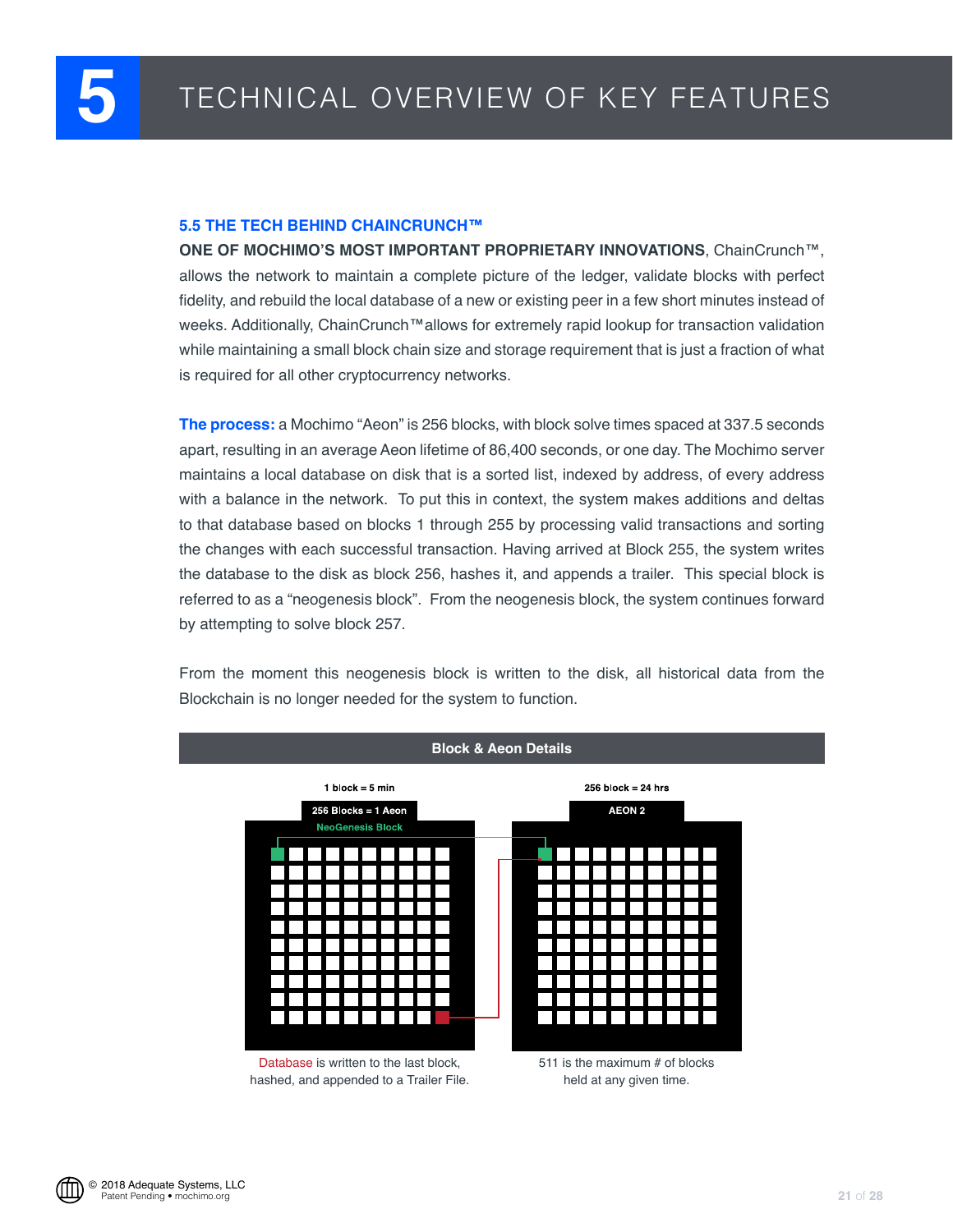**THE NEOGENESIS BLOCK** allows the system to discard almost all blocks in the chain, but still validate transactions with perfect fidelity. With ChainCrunch™ and the neogenesis block, the system will never have to store more than 512 blocks on the disk as restarting a new system requires rebuilding from the first previous neogenesis block, i.e., not the neogenesis block of the current Aeon.

When a new system comes online or restarts as a result of failing a contention check, the system will use the random networks model to find a quorum of peers that are on the master chain. From that point, the Mochimo server issues a request to one random member of that quorum and pulls down the first previous neogenesis block.

**SINCE A NEW NEOGENESIS BLOCK IS PRODUCED EVERY 256 BLOCKS**, the requested block will be the Current Block on the network minus (at most) 511 blocks. As such, the number of blocks required to fully sync a Mochimo node will always remain between 257 and 511. As you can see in the diagram on page 16, no matter where you are in the second Aeon, you're always less than 512 blocks away from that first previous neogenesis block.

The untrusted neogenesis block that the server downloads contains a raw ledger file, listing the balances of every address with a balance in the Mochimo network. The Mochimo server imports this ledger in an untrusted state and uses it to validate the ensuing 256 blocks on the chain, pulling them from the Quorum swarm one at a time, and validating them against the ledger, making adjustments as necessary, and building on the local Trailer File.

On arriving at the 256th block, the server generates its own neogenesis block, which exists in a provisionally trusted state, and begins to validate all existing blocks in the current Aeon, until it arrives at the same Current Block as the Quorum, validating the block hash against theirs. From that point, the server waits for a new block to be solved by a non-Quorum member, and if that block can be validated against the Server's local state, the Server is said to be "synchronized", and local state information is now trusted.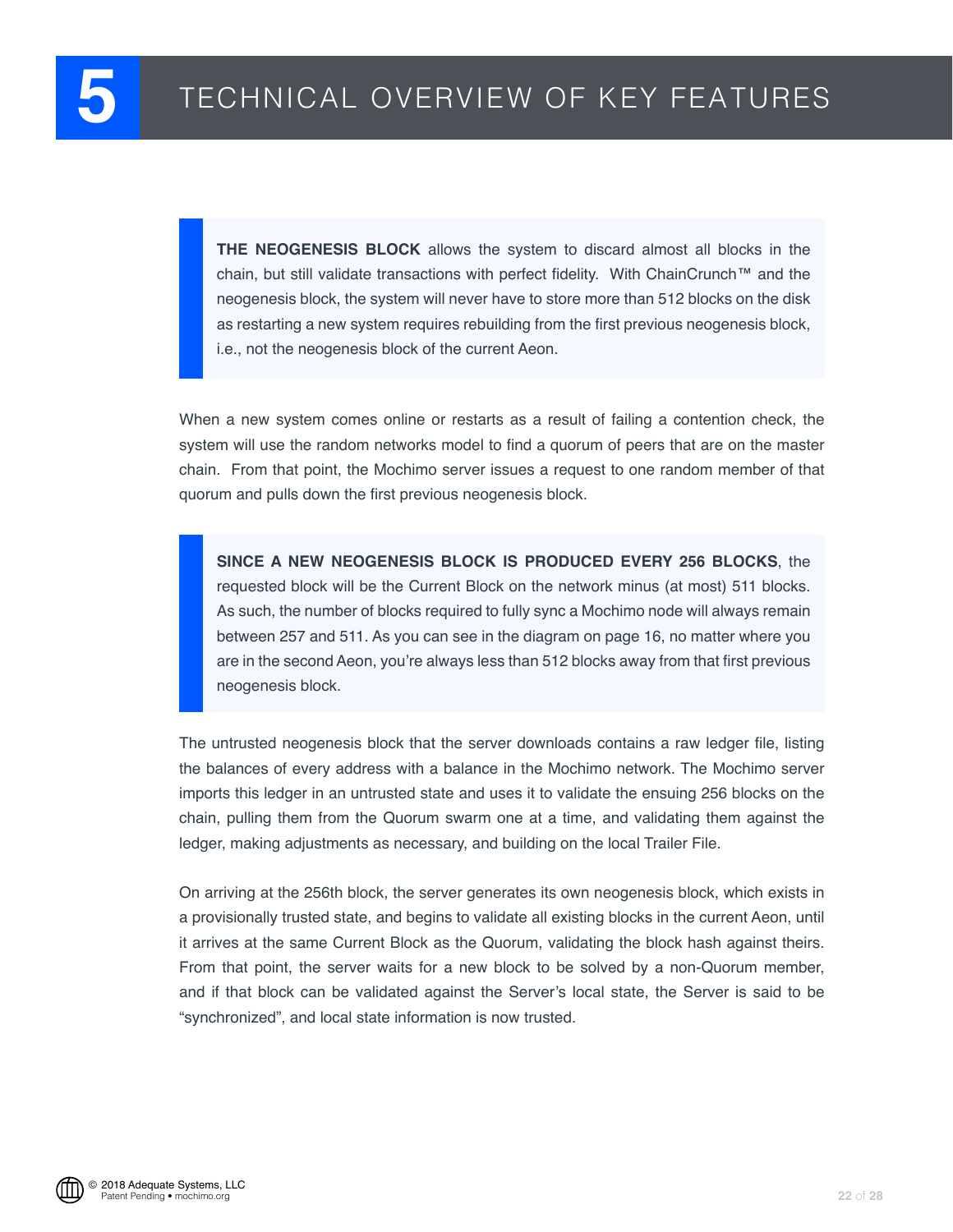<span id="page-22-0"></span>The server now moves into the "Online" state and sends and receives transactions, attempts to solve blocks, etc. as usual. This entire process, from beginning to end, will typically take a few minutes depending on how long it takes for the next block to be solved.

#### **5.6 CONSENSUS ALGORITHM**

A consensus algorithm answers the question: "How does a node know whether it is on the master chain or an orphaned chain?" Mochimo answers this by validating "BLOCK FOUND" messages according to the amount of work performed by the blockchain that the advertising peer is on. To arrive at that number, we must first introduce the idea of the Trailer File and Chain Weight.

**The process:** the Mochimo Trailer File is a linked list of every block trailer since the original Block 0 genesis block, no matter what Aeon the system is on or how many thousands, or millions, of blocks have passed. Each trailer is 100 bytes of data, so even if Mochimo runs for thousands of years, it won't be prohibitive to store this amount of data. The Trailer File is immutable, it includes: the start and solve times of each block, the block hash, the nonce/hash that solved it and the difficulty requirement that was present at the time of the solution. This

**What is a Block weight and what does it do?** The total weight of the block determines which chain becomes the master chain.

We calculate the amount of work done on each block in binary and add it up.



Get the total weight

linked list of trailers is used to compute the aggregate work of the chain that claims to have found the block. That value is referred to as the **"weight" of the chain**.

**THE TRAILER FILE** is part of the underlying mechanic of the ChainCrunch™that allows us to discard block data but retain a chained list of block solutions from the first block until present.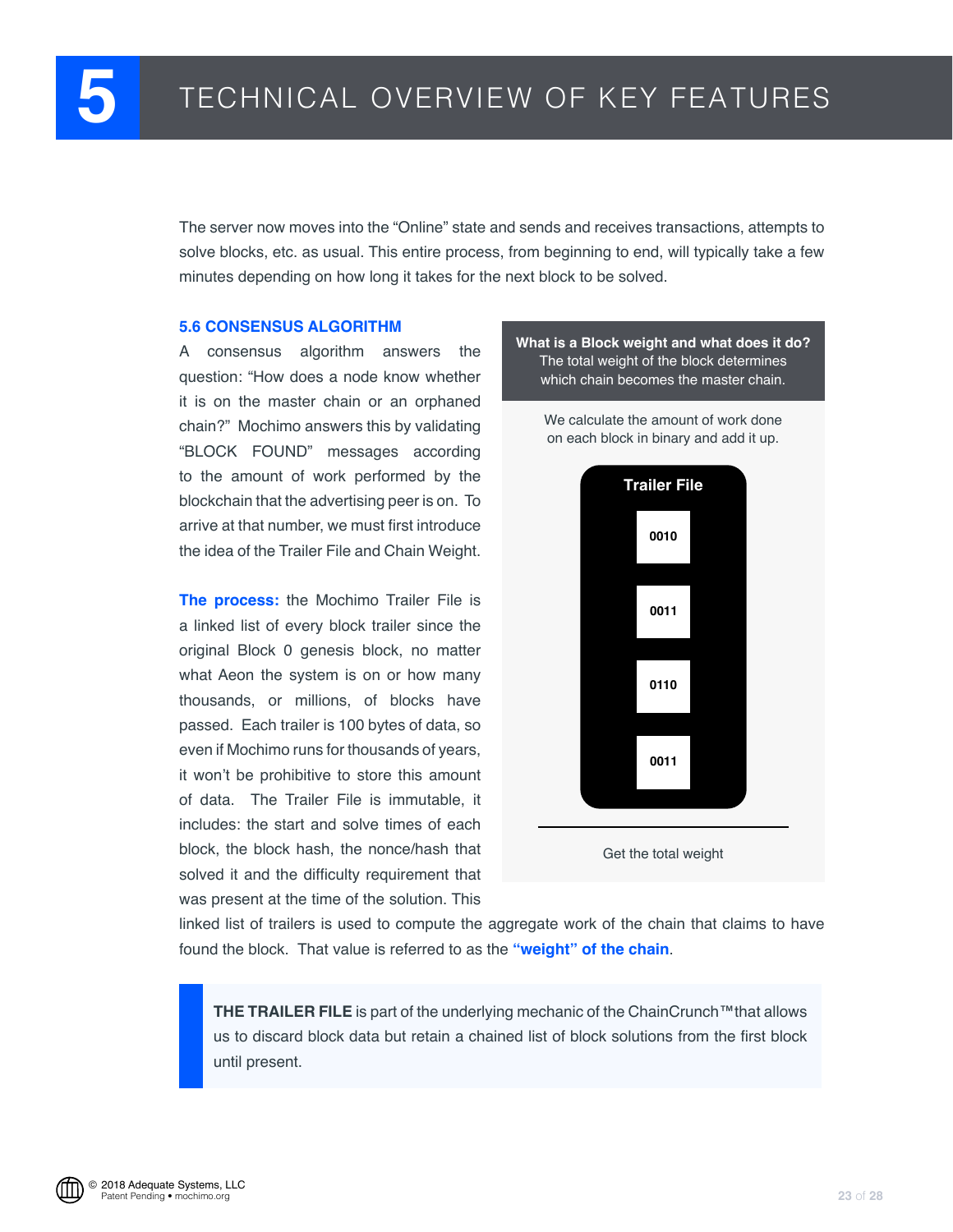To determine the work performed, we simply add the difficulty values of every block together in binary. A block that was solved with a difficulty of 34, for example, requires a hash output with 34 leading zeros. When we compute the weight, we add 2^34 to the total weight of the chain on which that block is solved. If the next block is solved with a difficulty of 35, the weight of that block is twice what the previous was.

As the network increases in size and number of miners, the difficulty increases, making each solved block, over time, heavier than previous blocks. Importantly, as we validate a T-File, we validate each hash and nonce, the start and solve times, recreate the Difficulty (which is computed from block 0), and then append to the Weight for the candidate chain.

Using chain weight, as opposed to blockchain length in terms of block numbers, allows us to quickly and deterministically prove that one chain was created with more total work than another. It also prevents malicious actors from trying to introduce false chains or false blocks/ ledgers into the network, as, in order to falsify a block, they would have to perform the sum total of all work the network has ever performed. When a peer issues a claim of "BLOCK FOUND", attached to that claim are four items: the hash of the block, the hash of the previous block, the nonce, and the difficulty.

On first pass, the receiving peer checks to see if the previous block hash indicated by the BLOCK FOUND message matches its current block. If it finds the message, the peer performs a sanity check on the advertised difficulty, confirming that it matches the expected difficulty. If that check fails, the advertising peer is blacklisted. Having confirmed that the peer is both on the correct chain and that the difficulty matches, the local peer requests the block from that peer.

Upon receiving the block, the peer invokes the **Block Validator**, which validates every transaction included in the block, constructs a candidate block, and passes it and the supplied nonce through the mining algorithm. If the block is valid, the local peer suspends mining, flushes its transaction queues, and invokes the **Block Updater**. The Block Updater performs all relevant global variable deltas, updates the local ledger database, and, if we are at an Aeon boundary, invokes the neogenesis routine.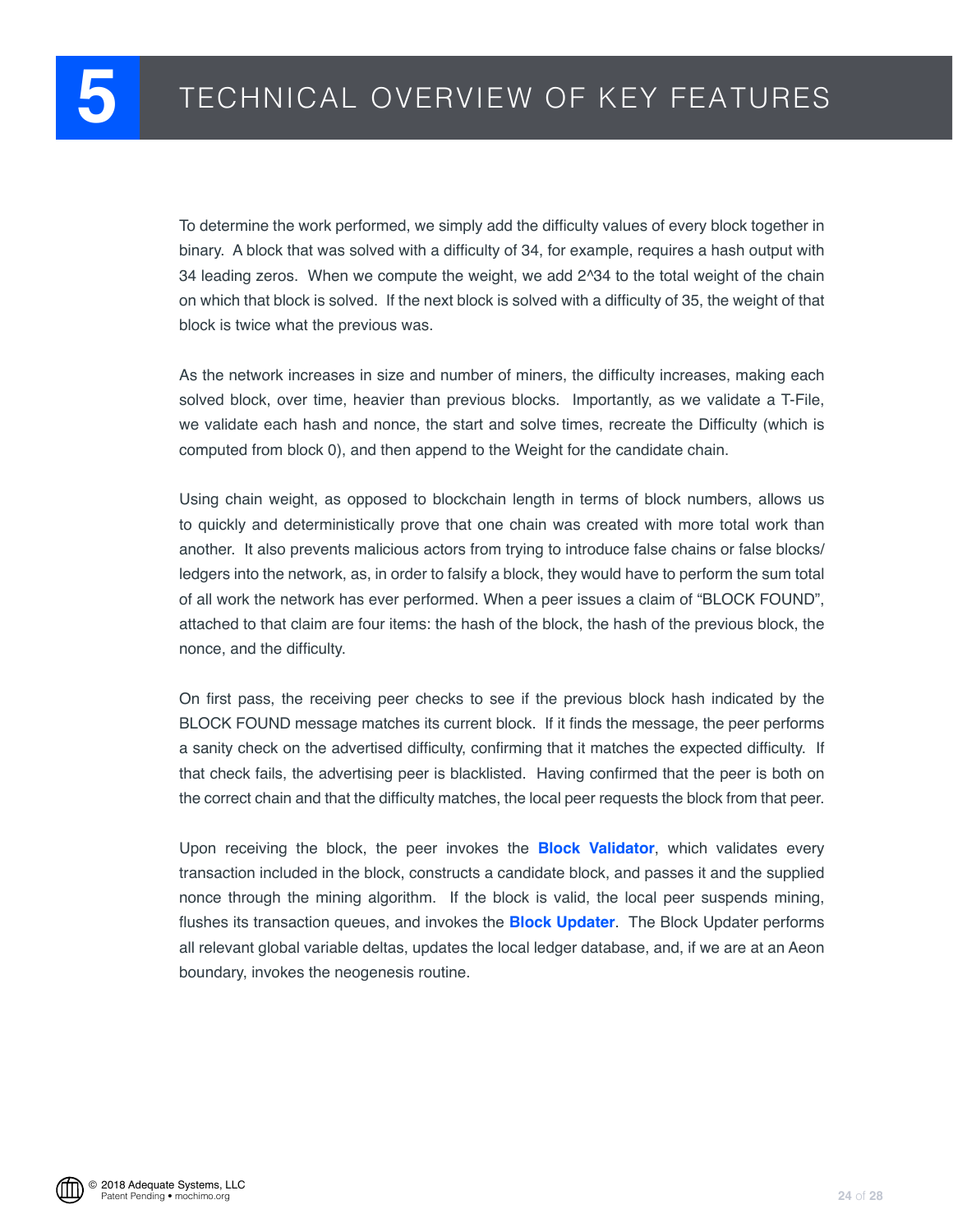#### <span id="page-24-0"></span>**5.7 CONTENTION ALGORITHM**

Contention only occurs when two or more nodes in the network solve a block at roughly the same time. Due to the Random Networks model and setting the average solve time to 337.5 seconds, this is relatively rare in Mochimo but when it occurs, the consensus algorithm very rapidly converges the network in the following fashion.

**The process:** having received a "BLOCK FOUND" message, a node proceeds to update as indicated in the Consensus Algorithm section of this code. When the network enters contention, meaning there is more than one chain on the network of the same max length, we can expect that the node will receive yet another message indicating "BLOCK FOUND", but for the block the node is already on. This message will also have a different hash, which signals the node that contention is present. The node ignores the BLOCK FOUND, because the block number indicated is not higher that the node's current block, and the weight indicated is the same.

In this case, it is fair to say that there are two chains on the network, each with equivalent weight. Because block propagation can span the network in under .5 seconds, the expectation is that we will see a second chain on the network in  $N^*$  (337.5/.5) blocks where N is the number of nodes on the network. However, the extent of the propagation of the second chain will be severely limited in most cases.

The way this is resolved is fairly straightforward: when the next block is mined, irrespective of how many simultaneous chains may have been mined, all nodes will receive a BLOCK FOUND message for a higher block number with a superior weight. With that message it will be apparent that the advertising peer is not on the same chain, as each advertised BLOCK FOUND also indicates the previous block's hash. Since that previous block's hash won't match ours, we know that a different chain than ours is claiming to be the master chain.

At this point, to resolve the contention, the local node asks the advertising peer for its recent hashlist. The peer responds by providing the hash of every block from the neogenesis block to the present block. The local peer compares this list to its own hashlist and seeks backward to find a match. If a match is found, the node is on an orphaned chain. Some additional validation checks are performed to ensure the block isn't being spoofed, and, upon validation, the receiving node flushes all state and reboots.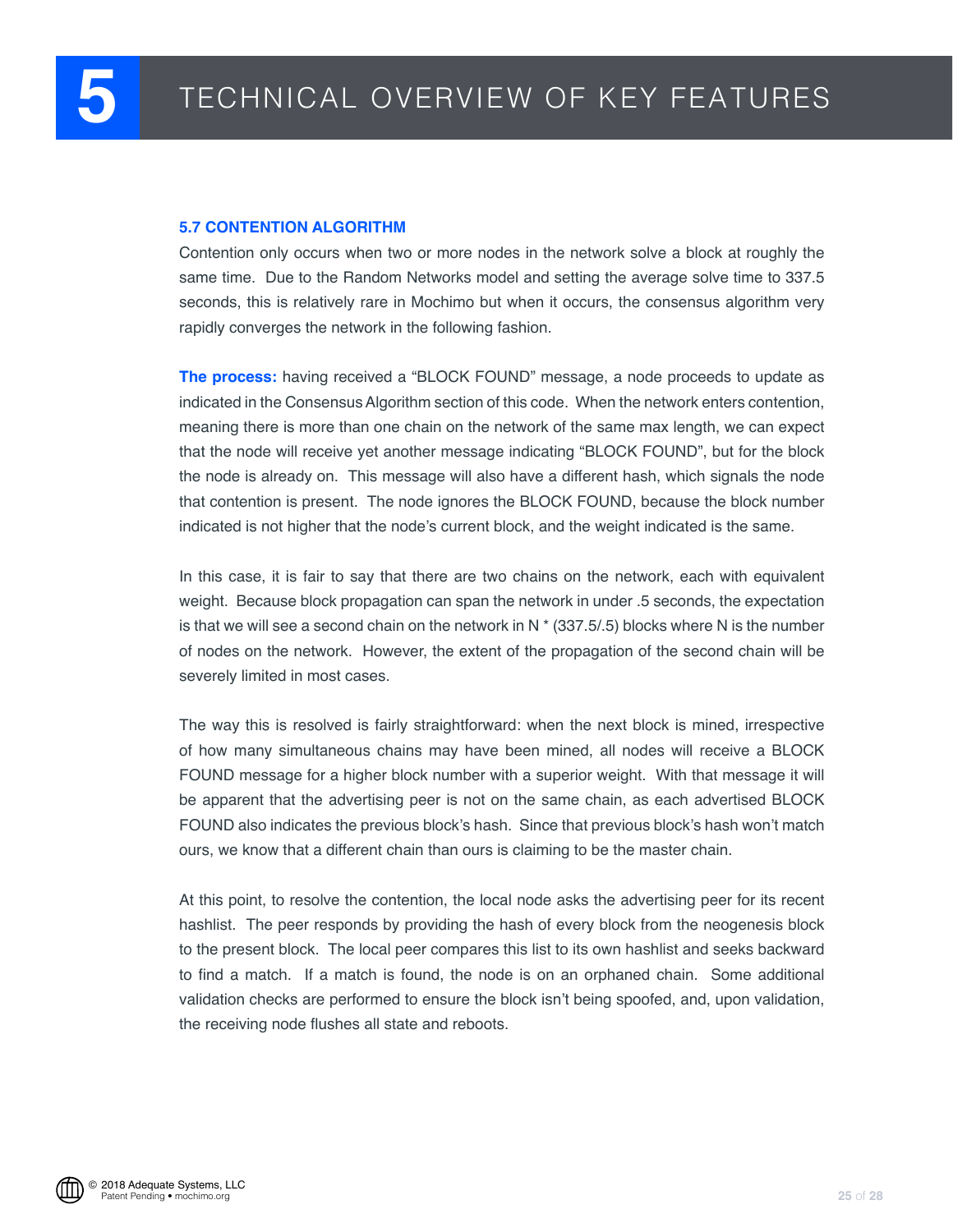Note that the ultra-rapid convergence of the network allows us to resolve contention by allowing nodes that find themselves on orphaned chains to leave the network and re-sync. Additionally, it is possible for the chain to split not just once, but a second time. However, the likelihood of that occurring is 1 in  $(N * (337.5/.5)^2)$  blocks.

It is very important to understand that the number of active chains on the network is never greater than two, and one BLOCK FOUND message after contention occurs does not increase the number of chains on the network, but instead increases the number of nodes that are flushing state and rebooting.

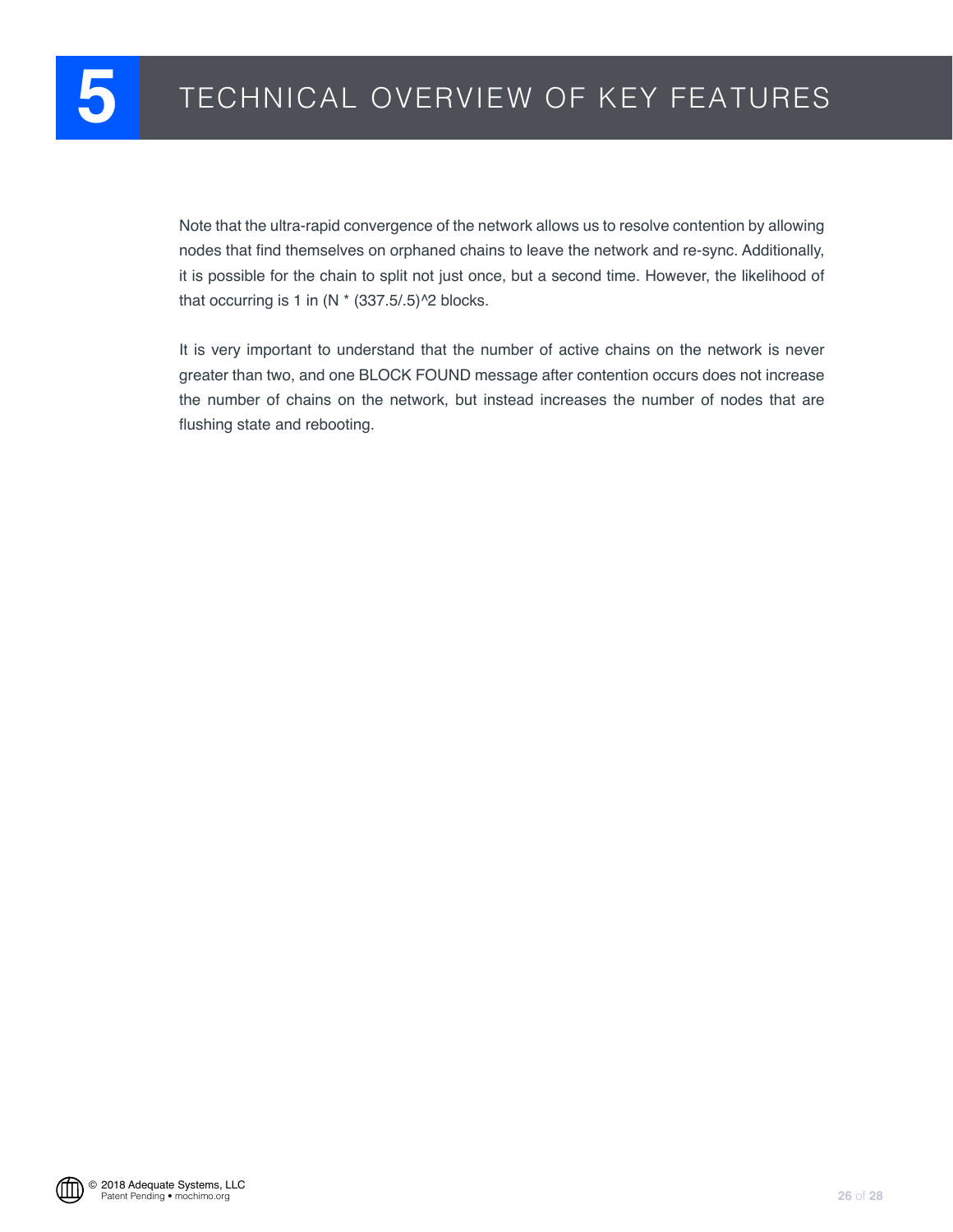<span id="page-26-0"></span>The following are some of the key Mochimo characteristics:

Maximum Supply: 76,533,882 Mineable Coins: 71,776,816 (93.8%) Mining Algorithm: Trigg's Algorithm – PoW Difficulty Adjustment: Every Block Target Block Time: 337.5 Seconds Genesis Block: June 25th, 2018 Network TX Fee: .0000005 MCM (fixed) Starting reward: 5.0 MCM / Block Per Block Reward Increment (through Block 373,760 4 Years: .00015 MCM Max Reward (Block 373,760): 59.17 MCM Per Block Reward Decrement (through Block 2,097,152 22 Years): .000028488 MCM Final Reward (Block 2,097,152): 5 MCM Total Mining Duration: ~22 years

Premine Details:

Total Premine: 6.34% (4.76M MCM) Dev Team Compensation Premine: 4.18% (3.2M MCM) Other Premine (Managed by the Mochimo Foundation): 2.16% (1.56M MCM) Genesis Block: June 25th 2018 23:40 UTC